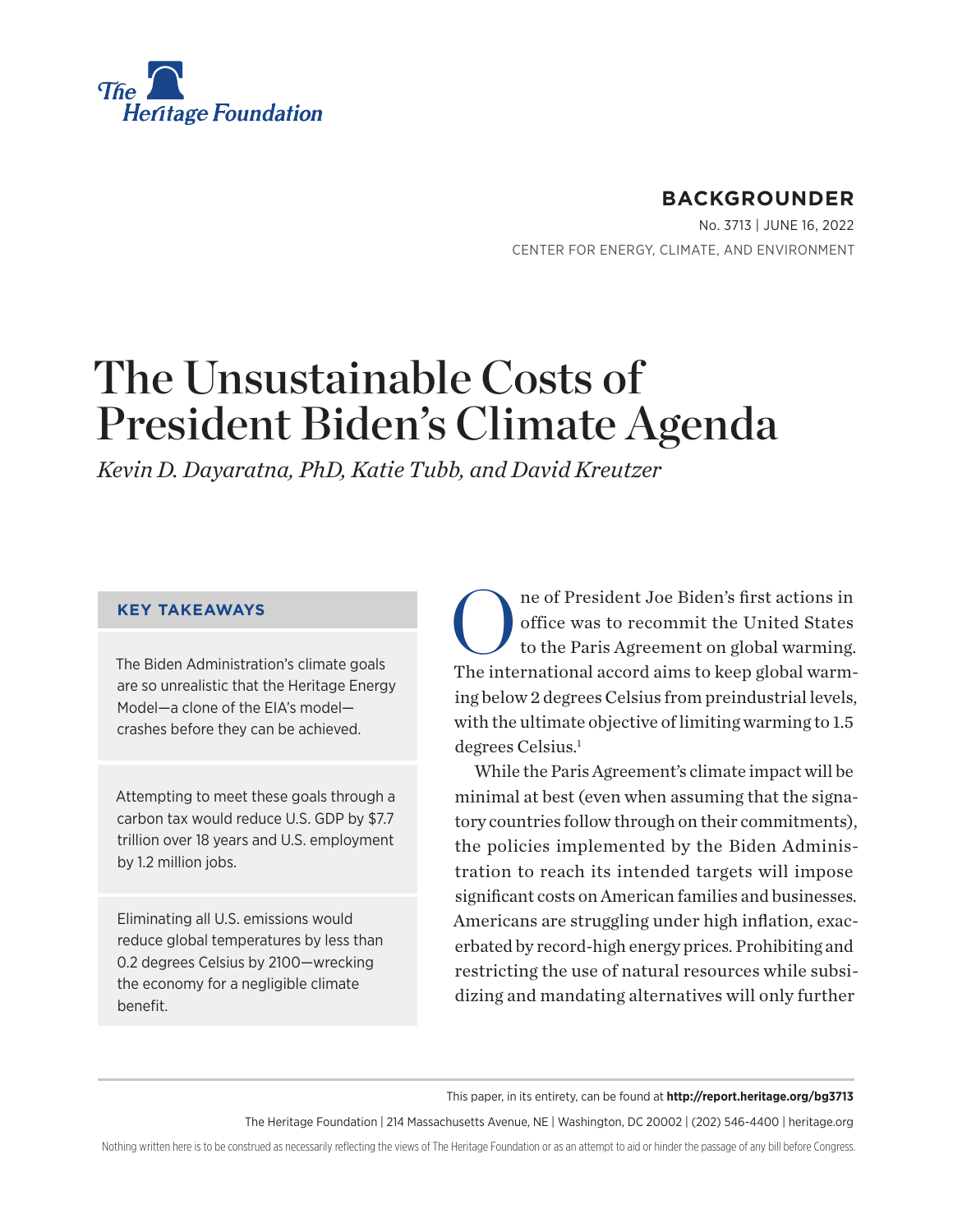<span id="page-1-0"></span>increase energy costs. This is perhaps the greatest weakness of the Paris Agreement—while rejecting resources that meet most of the world's energy needs, the Paris Agreement has yet to address the growing energy needs around the world. Energy is essential to peoples' health, well-being, and economic opportunity and has been a key driver in the dramatic decrease in mortality and extreme poverty over the past century.

To estimate and better understand these broader economic costs, we (the authors of this *Backgrounder*) modeled a theoretically efficient carbon tax designed to achieve the Biden Administration's emissions reduction targets. The Administration's approach is likely to be a less efficient, politically expedient set of policies.

Even with theoretical efficiency, we find the costs of the policy to be staggering. The economy would, in aggregate, lose \$7.7 trillion of gross domestic product (GDP) through 2040, which is \$87,000 per family of four. The climate impact of these policies pale in comparison to the costs. Even if the U.S. and other Organization for Economic Co-operation and Development (OECD) countries reduced their emissions to zero today, the averted warming would be a meager 0.5 degrees Celsius by the year 2100 according to Heritage Foundation modeling.

Whether or not the other OECD countries join the U.S. in meeting the Paris pledges, little if anything will be achieved in terms of moderating global warming. Meeting the Paris pledges will, however, come at a high cost. President Biden should work with Congress on a policy agenda that rejects symbolic but ineffective climate policies, reduces barriers to innovation and economic opportunity, and protects the environment. U.S. leadership on the international stage should be rooted in economic freedom.

#### The U.S. and Nationally Determined Contributions

The Paris climate agreement does not set any legally binding requirements on emissions reductions. However, each country must submit a Nationally Determined Contribution (NDC) that outlines what a country will do to reduce greenhouse gas (GHG) emissions and adapt to a changing climate. NDCs are voluntary, non-enforceable, and typically submitted every five years with increasingly ambitious commitments.<sup>[2](#page-18-0)</sup>

In April 2021, the Biden Administration submitted a new NDC for the U.S. to reduce GHG emissions by 50 percent to 52 percent below 2005 levels by 2030.<sup>3</sup> Further, the Administration set a goal of fully decarbonizing the electricity sector by 2035, and to reach economy-wide net-zero emissions by 2050. While the Administration frequently refers to these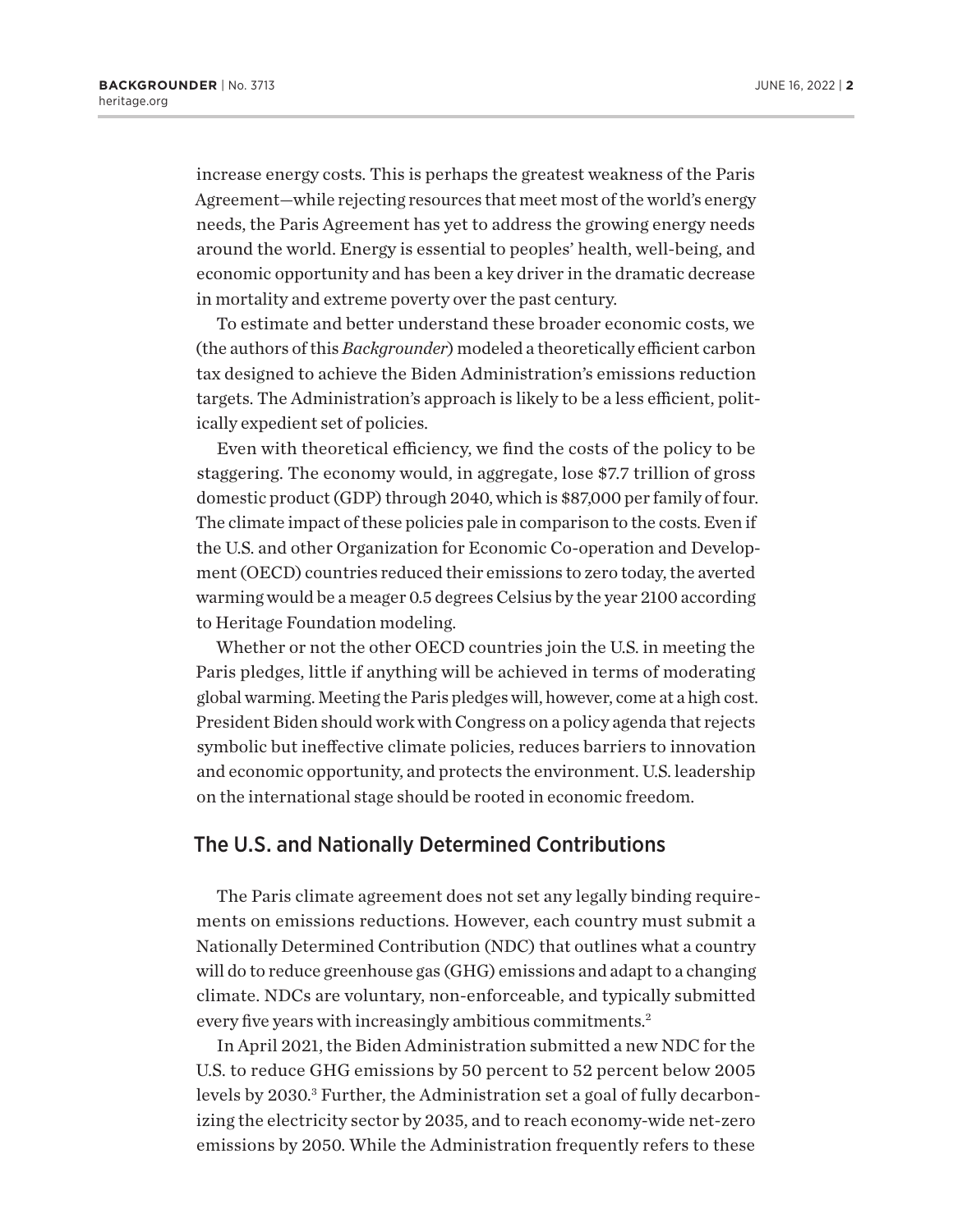<span id="page-2-0"></span>as "our" goals, Americans' representatives in Congress have not acceded to them either in the form of the "advice and consent" of the Senate required for a treaty, nor through concurring and supporting legislation and appropriations.

Though other countries, particularly developing ones, have made commitments without legally binding frameworks, America's targets likely will be binding in practice through domestic laws, regulations, and executive actions. Extreme environmental organizations also are almost certain to sue federal regulatory agencies, states, and private companies to enforce the Biden Administration's NDC should the U.S. not meet it[.4](#page-18-0) To date, the federal courts have adopted a variety of responses to the Biden and previous Administrations' climate-related regulations, granting deference to some regulatory agencies and checking executive action in others.

To achieve a 50 percent to 52 percent reduction in GHG emissions from 2005 levels by 2030, the Biden Administration has embarked on a "whole-of-government" approach to reduce GHG emissions in various aspects of the economy, such as electricity generation, commercial and residential buildings, transportation, industrial processes, and agriculture[.5](#page-18-0) In addition to directing executive departments and agencies to develop climate adaptation plans,<sup>6</sup> the Administration has taken many measures to ostensibly limit America's climate impact, including:

- $\bullet$  Revoking the cross-border permit for the Keystone XL Pipeline, which would have delivered up to 830,000 barrels of crude oil per day from Alberta, Canada, to U.S. refineries;<sup>7</sup>
- Prohibiting new oil, coal, and natural gas leases on federal lands and waters;<sup>8</sup>
- Reinstating Obama-era methane regulations for oil and natural gas production and distribution[;9](#page-18-0)
- $\bullet$  Reassessing the social cost of carbon dioxide (as well as other GHGs), making it easier for agencies to justify the costs of climate regulations;<sup>[10](#page-18-0)</sup>
- Promulgating GHG regulations for new light-, medium-, and heavyduty vehicles with the ultimate goal of phasing out the internal combustion engine;<sup>[11](#page-18-0)</sup>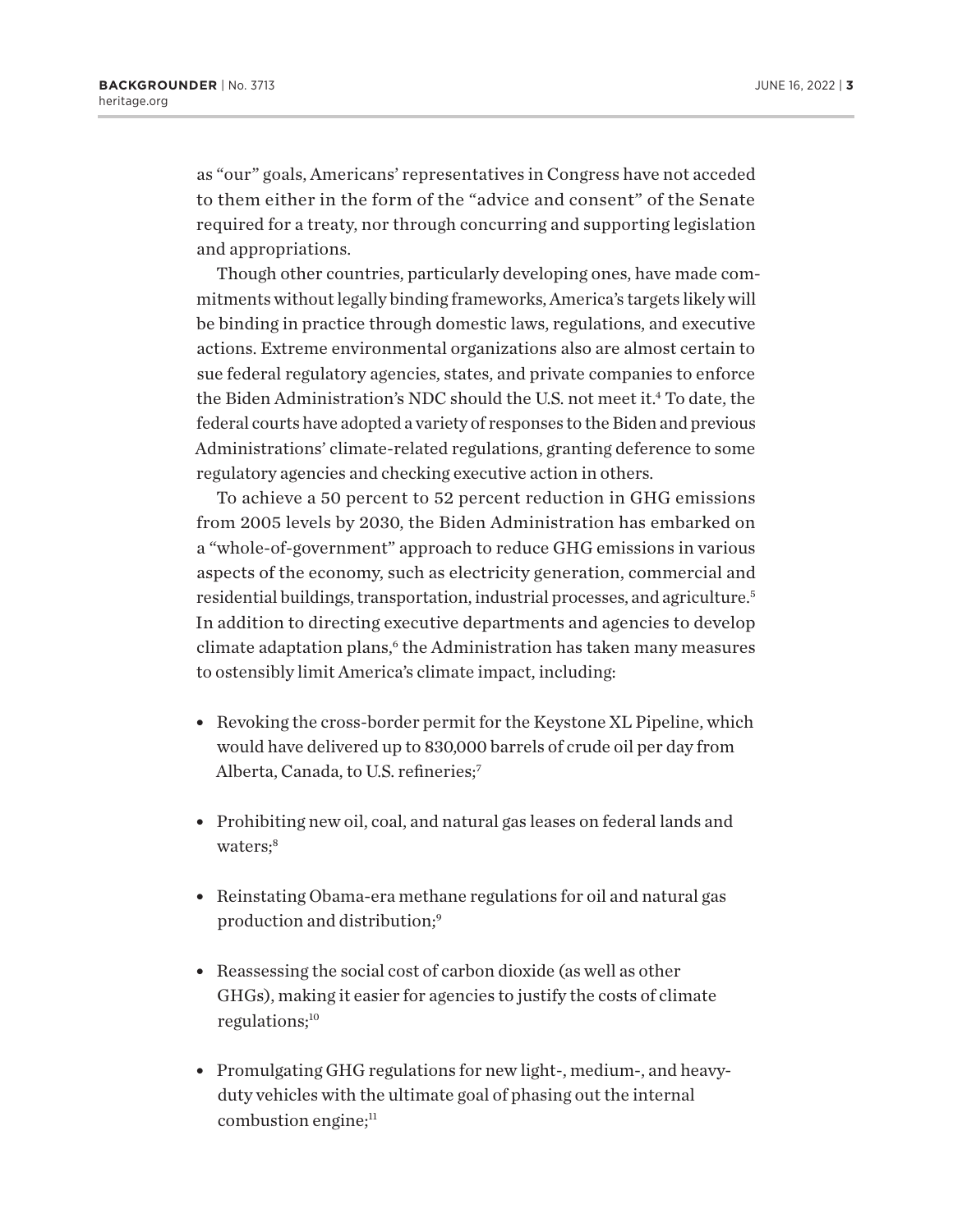- <span id="page-3-0"></span>• Signing an executive order calling for half of new car sales to be zero-emission vehicles by 2030;<sup>[12](#page-18-0)</sup>
- Proposing regulations requiring federal pension investment plans to prioritize climate and "environmental, social, and governance" factors over financial security for employees;<sup>[13](#page-18-0)</sup>
- Proposing regulations requiring additional disclosure of GHG emissions and "climate risk" by public companies; $<sup>14</sup>$  $<sup>14</sup>$  $<sup>14</sup>$ </sup>
- Proposing dozens of energy efficiency tests and standards for household and commercial-grade products;<sup>15</sup>
- Banning federal technical assistance to other countries or use of taxpayer-subsidized international finance for oil, coal, and natural gas projects;<sup>[16](#page-18-0)</sup> and
- Signing an executive order requiring federal procurement of GHGemissions-free electricity, technologies, and building materials[.17](#page-18-0)

Many of these actions fail to consider the unintended consequences. For instance, revoking the permit for the Keystone XL pipeline will likely result in more crude oil delivered by rail or truck or increased Canadian oil exports to other countries, such as China.

Though Congress remains deeply divided on policies to restrict GHG emissions economy-wide, it passed a \$1.9 trillion stimulus, which includes \$30.5 billion for public transit and billions more for state governments that could be used for climate initiatives.[18](#page-18-0) Congress further passed legislation requiring the reduction of hydrofluorocarbons (GHGs widely used as commercial coolants) and approved a program requiring states to reduce GHG emissions from highway transportation.<sup>19</sup>

Additional action could be on the horizon. The Environmental Protection Agency (EPA) could unilaterally pursue more stringent climate regulations on existing power plants, which the Supreme Court is reviewing in the case of *West Virginia v. EPA*. [20](#page-19-0) The Administration could consider a border adjustment tariff that would levy new taxes on carbon-dioxide-intensive imports. Legislatively, Congress is considering several hundred billion dollars in tax credits and subsidies for investment, production, and consumption of wind power, solar energy, electric vehicles, and other alternative-energy products. Many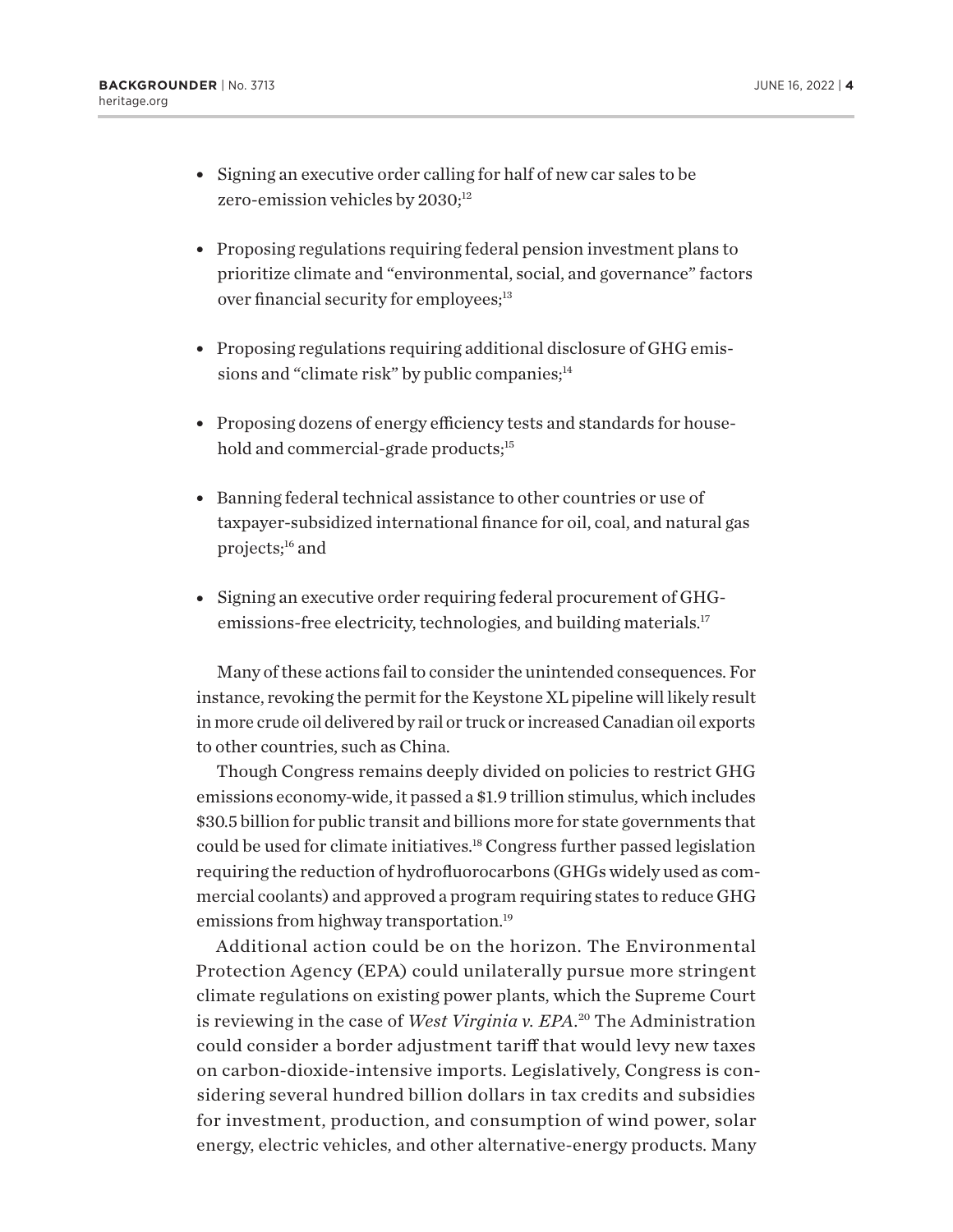<span id="page-4-0"></span>Democrats have also endorsed a federal clean-electricity standard that would mandate that 100 percent of America's power come from emissions-free sources by 2035.

### Modeling the Economic and Climate Impact of Biden's GHG Commitments

It is a challenging task to credibly estimate the cost of climate regulations, subsidies, and mandates on taxpayers, households, and the economy to achieve the Biden Administration's Paris Agreement objectives. Increasing the cost of energy and narrowing the set of politically acceptable sources of energy increases costs throughout the economy, as energy is needed to produce nearly every good and service. However, without specific details on legislation or how proposed climate regulations would be implemented, we must make some assumptions about the details of changes in policy before producing an estimate of their effects on the economy.

To produce our estimate, we used the Heritage Energy Model (HEM), a clone of the U.S. Energy Information Administration's (EIA's) National Energy Modeling System (NEMS), to implement a carbon tax. Model simulations increased the value of a carbon tax until the emissions reductions met the Biden Administration's targets of 50 percent to 52 percent below 2005 levels by 2030. As discussed in prior research, however, there are limitations to the ability of NEMS to handle high-level carbon taxes.<sup>21</sup>

To assess the model's capabilities in simulating the emissions reductions desired by the Biden Administration, we simulated the impact of a variety of carbon taxes and resulting carbon-dioxide (CO2) emissions reductions (with respect to 2005 levels) to ascertain what the model could handle. Again, it is worth noting that compared to the unchanged carbon tax we model in this *Backgrounder*, the many targeted policies, subsidies, and mandates mentioned above increase the cost and inefficiency of meeting the Biden Administration's commitment under the Paris Agreement.

As presented in Chart 1, we began with a tax of \$35 per ton of CO2 emissions and gradually increased the tax, which resulted in emissions reductions of 36 percent below 2005 levels. The highest tax that the model could handle was a tax of \$300 per ton of CO2 emissions, which resulted in a 44 percent reduction in emissions with respect to 2005 levels by 2030.<sup>[22](#page-19-0)</sup> For perspective: The Biden Administration's interim value for the social cost of carbon is \$51 per ton. Carbon taxes above \$300 result in the model crashing.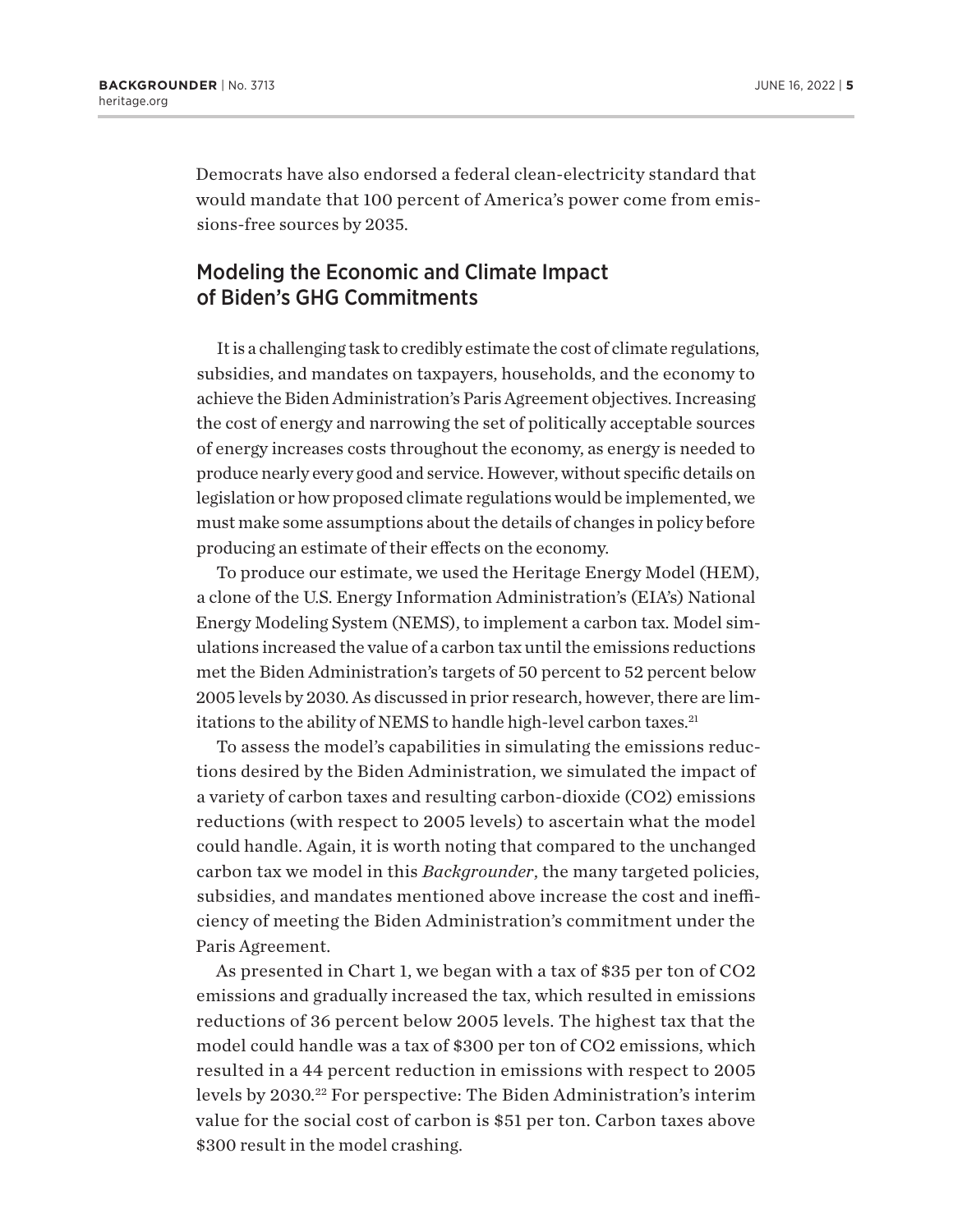# **CO2 Abatement Using Carbon Taxes**

A simulation of a phased-in carbon tax shows that CO $_{\textrm{\tiny{2}}}$  emissions would be reduced by only 44 percent once the carbon tax reaches \$300 per ton.



Thus, although the \$300 tax appears to be the upper limit of carbon taxes that NEMS can currently handle, the economic impacts, contained in Charts 2, 3, and 4, likely underestimate the impact of the Biden Administration's goals. Our model simulations find that between 2023 and 2040, the U.S. will incur:

- An overall average reduction of more than 1.2 million jobs,
- A peak employment reduction of more than 7.8 million jobs,
- An average annual income loss for a family of four of  $$5,100$ ,
- A total income loss for a family of four of more than \$87,000 over the 18-year time horizon,
- An aggregate GDP loss of over \$7.7 trillion over the 18-year time horizon,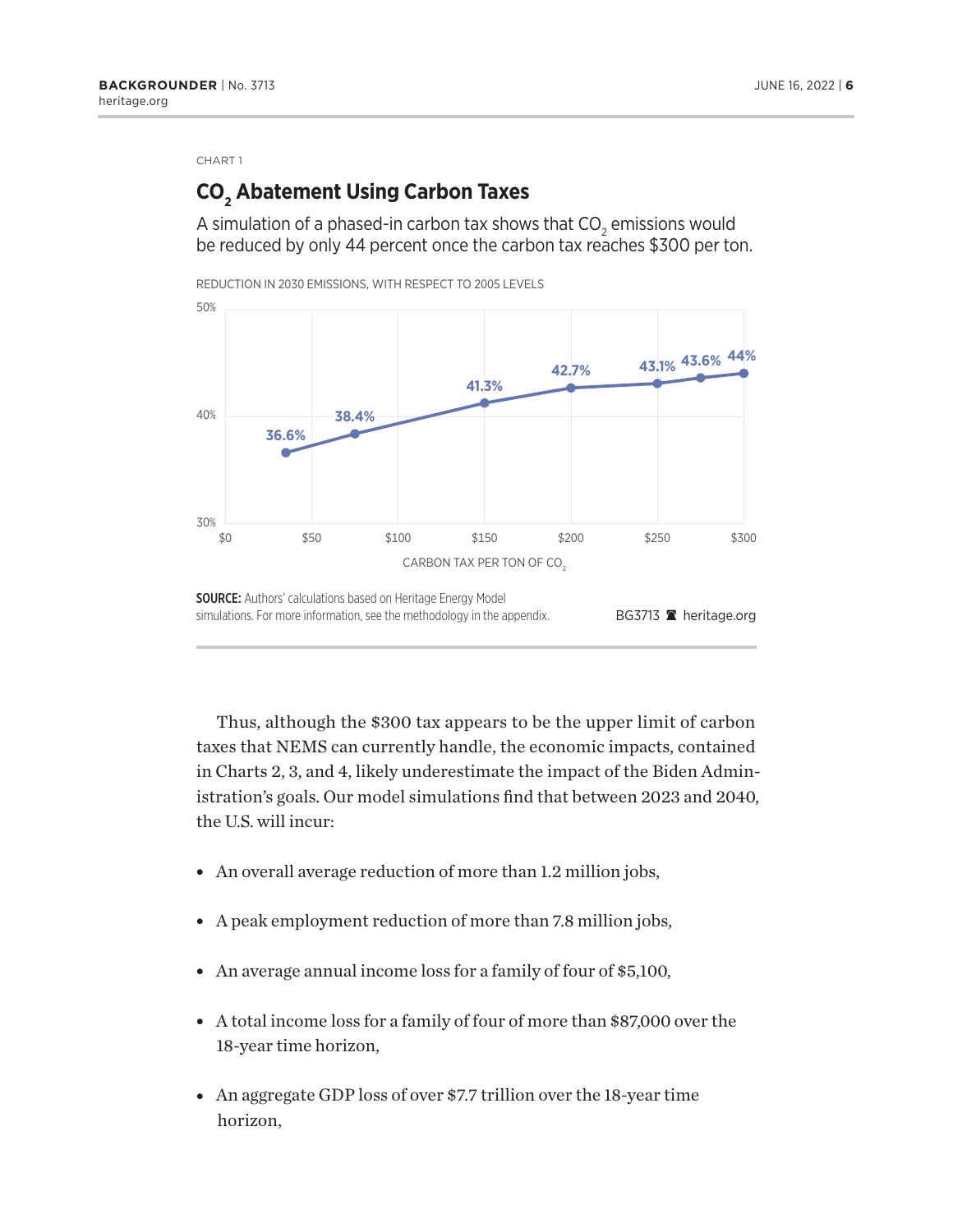## **How Re-Entry into the Paris Agreement Would Affect Total Employment**

Average annual employment would have an average shortfall of 1.2 million jobs, and a peak shortfall of 7.8 million jobs in 2026.

EMPLOYMENT DIFFERENTIAL, IN THOUSANDS OF JOBS



NOTE: Figures shown are differentials between current projections and projections based on a \$300 carbon tax instituted in 2023.

SOURCE: Authors' calculations based on Heritage Energy Model simulations. For more information, see the methodology in the appendix.

BG3713 **A** heritage.org

- An increase in household electricity expenditures averaging 23 percent per year, and
- $\bullet$  An increase in gasoline prices of more than \$2 per gallon annually beginning in 2024 (a more than 90 percent increase over current policy).

Charts 2, 3, and 4 present some sector-by-sector employment impacts as well. As is evident, the economic reverberations of re-entry into the Paris Agreement are manifested across the economy, ranging from financial services to telecommunications to various manufacturing industries, among others.

As our analysis demonstrates, the economic impact of re-entry into the Paris Agreement is quite significant. The reason is simple: Energy is a fundamental component of virtually all aspects of society and is essential to countless economic interactions. Conventional, carbon-intensive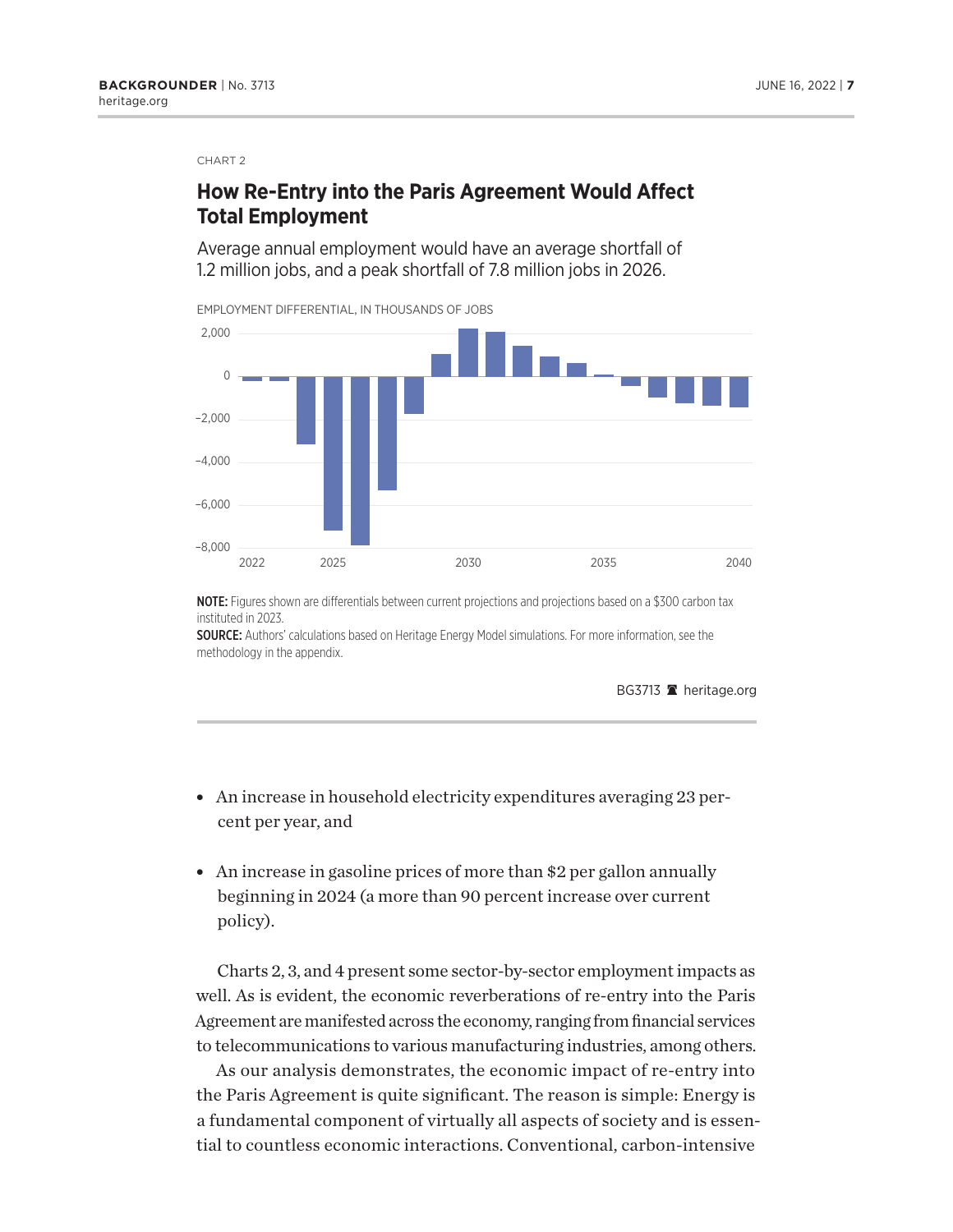## <span id="page-7-0"></span>**How Re-Entry into the Paris Agreement Would Affect Manufacturing Jobs**

Average annual manufacturing employment would have an average shortfall of 137,000 jobs, and a peak shortfall of more than 837,000 jobs in 2026.

EMPLOYMENT DIFFERENTIAL, IN THOUSANDS OF JOBS



NOTE: Figures shown are differentials between current projections and projections based on a \$300 carbon tax instituted in 2023.

SOURCE: Authors' calculations based on Heritage Energy Model simulations. For more information, see the methodology in the appendix.

BG3713 **a** heritage.org

fuels—coal, oil, and natural gas—meet 79 percent of Americans' total energy needs[.23](#page-19-0) Petroleum meets 90 percent of Americans' transportation fuel needs—energy used by automobiles, trucks, buses, trains, aircraft, and ships.<sup>24</sup> Thousands of products are made with oil, coal, and natural gas as feedstocks. Thus, policies that increase energy costs increase costs throughout the economy.

Furthermore, as discussed, the modeled impacts almost surely underestimate the true cost of the Biden Administration's policy approach to climate change as the modeled policy (\$300 carbon tax) would only reduce emissions to 44 percent of 2005 levels in 2030 and to 47 percent in 2040. While in theory a carbon tax would be relatively straightforward in its implementation, the slew of regulations, mandates, and subsidies would impose additional compliance costs, market distortions, litigation, and other economic costs.[25](#page-19-0) The collective costs of burdensome regulations,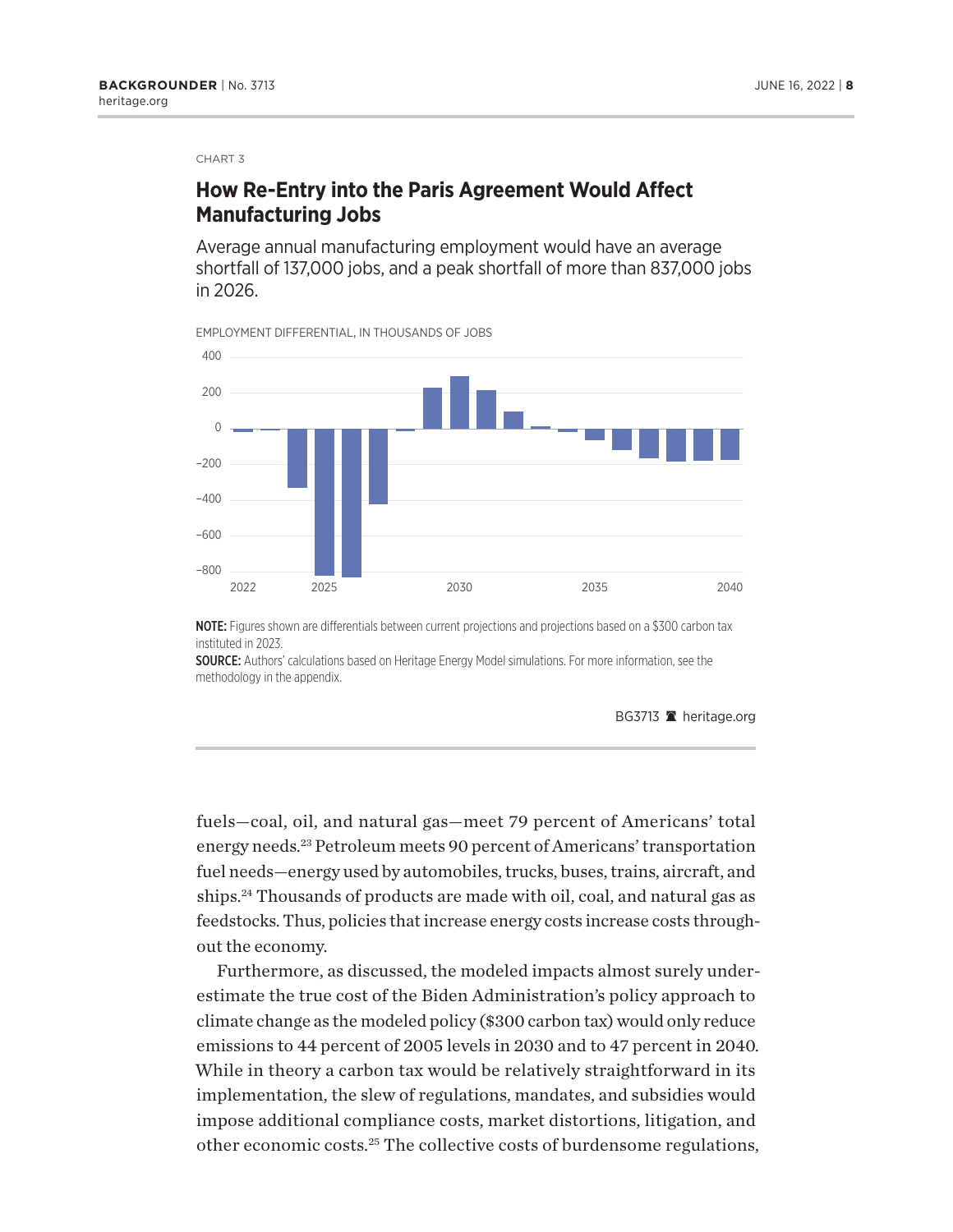## <span id="page-8-0"></span>**Re-Entry into the Paris Agreement Would Significantly Reduce Family Incomes**

The typical American family of four would lose, on average, more than \$4,000 per year through 2040, with total losses exceeding \$80,000.



NOTE: Figures shown are differentials between current projections and projections based on a \$300 carbon tax instituted in 2023.

SOURCE: Authors' calculations based on Heritage Energy Model simulations. For more information, see the methodology in the appendix.

BG3713 **a** heritage.org

cronyist subsidies, and mandates that restrict consumer choice would be fewer jobs, lost household income, and a weaker economy—all without a meaningful climate benefit.

#### Can the Paris Agreement Mitigate Global Warming?

The Paris Agreement is an ill-suited mechanism to curb warming, even when accepting the dubious premise of catastrophic warming. With no enforcement mechanisms and no repercussions for failing to meet emissions reduction targets, countries can continue to emit GHGs well into the future. According to a November 2019 report from the Universal Ecological Fund, "Of the 184 climate pledges, 36 were deemed sufficient (20 percent), 12 partially sufficient (6 percent), 8 partially insufficient (4 percent) and 128 insufficient (70 percent)" for reaching the emissions reduction targets set out by the agreement.<sup>[26](#page-19-0)</sup>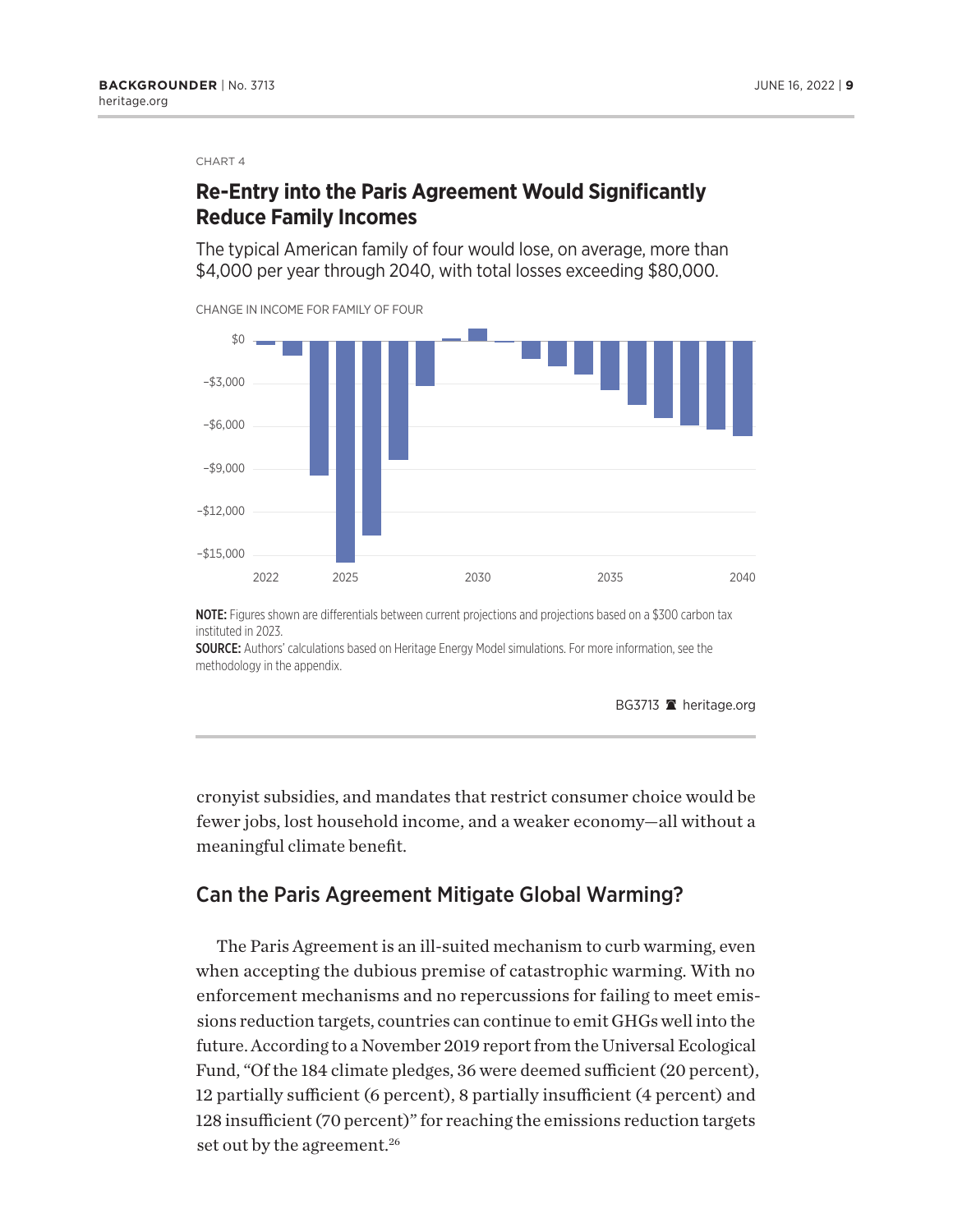#### <span id="page-9-0"></span>**Re-Entry into the Paris Agreement Would Drastically Increase Household Electricity Costs**

Average annual household electricity expenditures would be 25 percent higher on average through 2040.

CHANGE IN HOUSEHOLD ELECTRICITY EXPENDITURES



NOTE: Figures shown are differentials between current projections and projections based on a \$300 carbon tax instituted in 2023.

SOURCE: Authors' calculations based on Heritage Energy Model simulations. For more information, see the methodology in the appendix.

BG3713 **a** heritage.org

China, for example, is the world's largest GHG emitter and is allowed to continue to increase emissions through 2030. China's emissions are more than double those of the United States and more than those of the entire developed world combined.<sup>27</sup> China's total energy consumption has more than tripled since 2000 and it is the world's top consumer and producer of coal, second for oil consumption, and third for natural gas consumption[.28](#page-19-0) With per capita energy consumption far below the OECD average, China likely will continue to grow as it looks both to its domestic energy needs and to international energy markets. Consequently, as noted several times by the President's special climate envoy John Kerry, developed nations could eliminate all GHGs and there would still be no meaningful climate impact.<sup>[29](#page-19-0)</sup>

Chart 7 contains a simulation using the Model for the Assessment of Greenhouse Gas Induced Climate Change (MAGICC), developed by researchers at the National Center for Atmospheric Research, that shows the impact of immediately eliminating all U.S. CO2 emissions generated by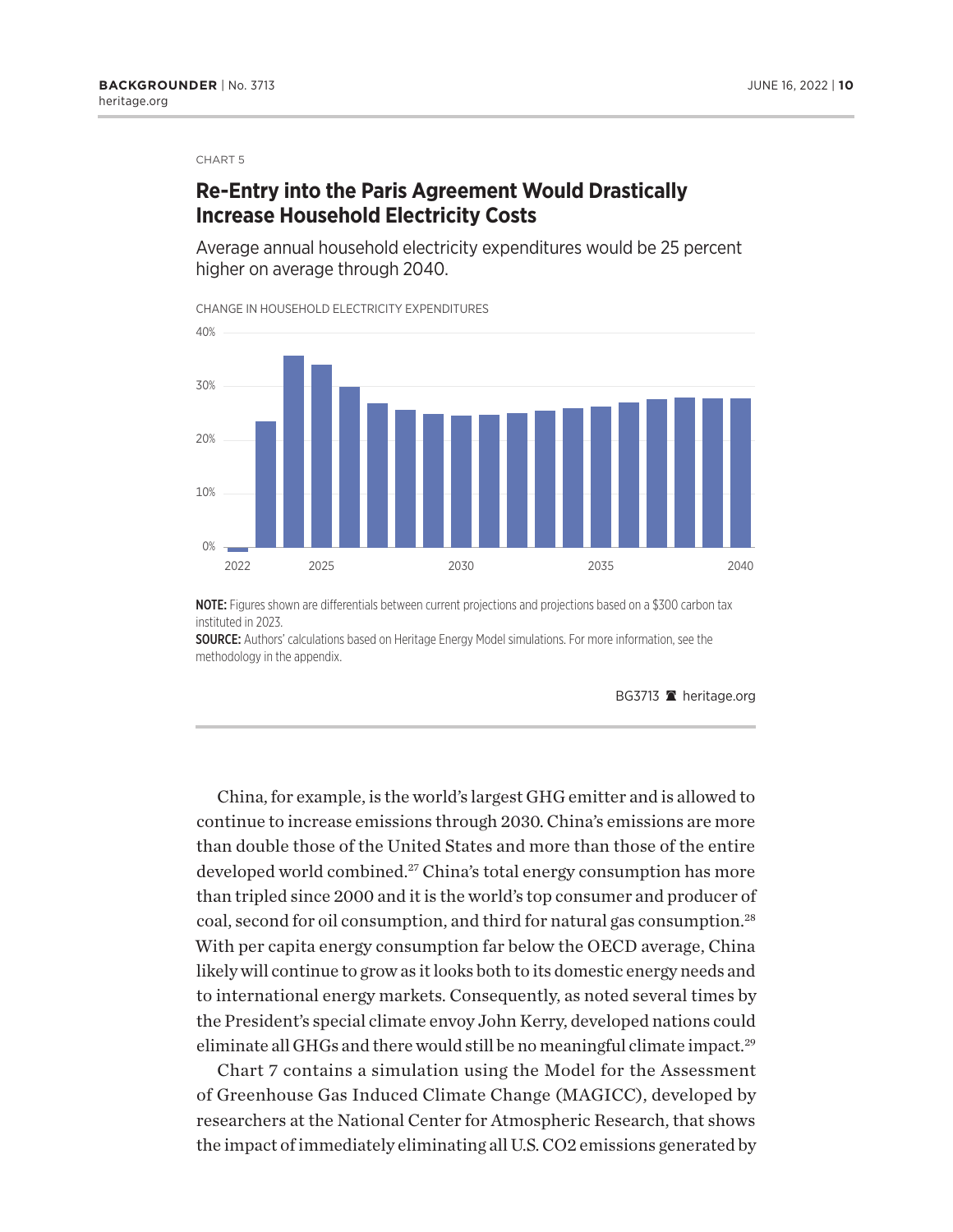

#### **The Biden Climate Agenda's Impact on Employment, by Sector**

NOTE: Figures shown are differentials between current projections and projections based on a \$300 carbon tax instituted in 2023. SOURCE: Authors' calculations based on Heritage Energy Model simulations. For more information, see the methodology in the appendix.

BG3713 <sup>a</sup> heritage.org

fossil fuels on global temperatures by the end of the century. In our simulations, we completely eliminated all CO2 emissions from fossil fuels as our alternative scenario and compared temperature forecasts through 2100 to current estimated forecasts in accordance with CO2-emissions trajectories suggested by the Intergovernmental Panel on Climate Change. (For full details, see the appendix.)

Even assuming that the Earth's temperatures are highly sensitive to GHG emissions, eliminating all U.S. emissions would mitigate global temperatures by less than 0.2 degrees Celsius by 2100. Even if all other OECD economies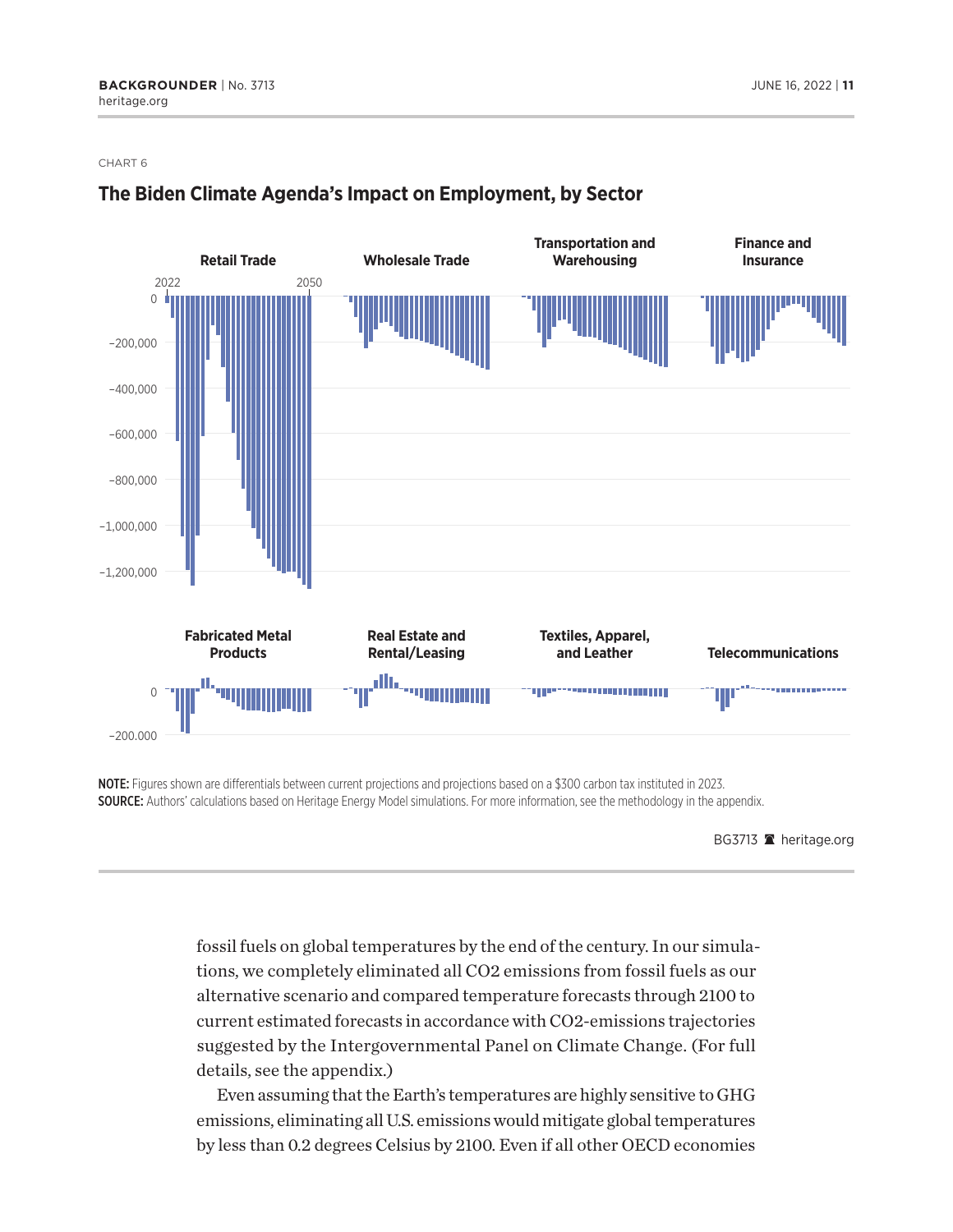## **Eliminating All U.S. CO<sub>2</sub> Emissions Would Barely Affect Global Surface Temperatures, Based on Various Climate Sensitivities**

INCREASE IN GLOBAL TEMPERATURES, WITH RESPECT TO 2010 LEVELS, IN DEGREES CELSIUS



SOURCE: Authors' calculations based on Model for the Assessment of Greenhouse Gas Induced Climate Change (Version 6.0) simulations. For more information, see the methodology in the appendix.

BG3713<sup>2</sup> heritage.org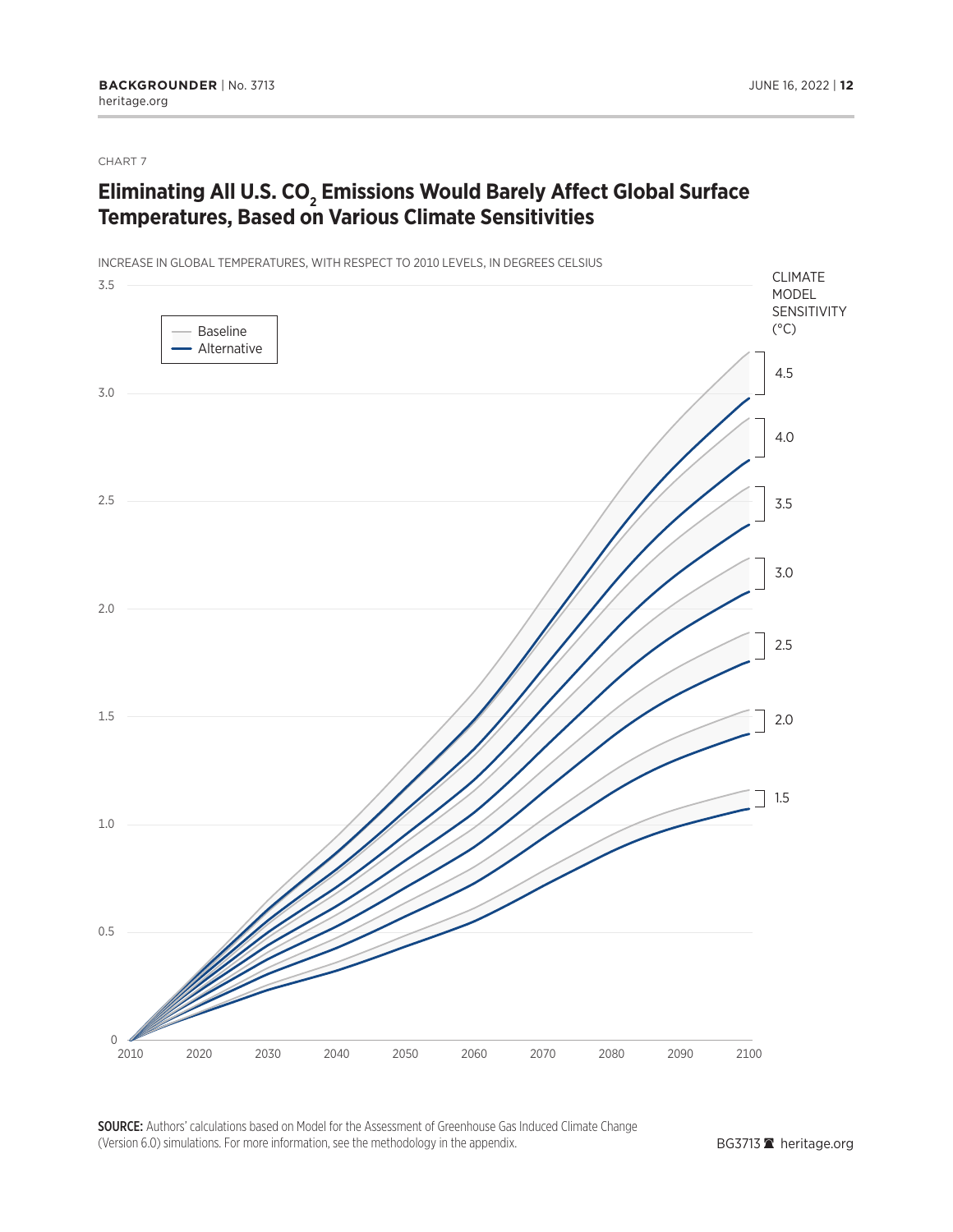<span id="page-12-0"></span>eliminated GHG emissions as well, the world average temperature increase would be mitigated by no more than 0.5 degrees Celsius in 2100.<sup>[30](#page-19-0)</sup>

If there *were* legally binding targets and enforcement mechanisms, however, it is very likely that countries would not have signed on and ratified the agreement. Energy is essential to peoples' health, well-being, and economic opportunity and has been a key driver in the dramatic decrease in mortality and extreme poverty over the past century. Consequently, people are reluctant to curb access to energy.<sup>31</sup> Perhaps more indicative of the Paris Agreement's inability to impact global temperatures, then, is its failure to address the growing need for energy around the world.

In 2020, 83 percent of global energy consumption for power, transportation, and heat was met by CO2-emitting energy resources (coal, oil, and natural gas), with the remainder met through a combination of hydropower, renewable energy technologies (including biomass), and nuclear power[.32](#page-19-0) This percentage has remained roughly unchanged for decades, even as global consumption of energy has increased and renewable energy technologies have entered energy markets.<sup>33</sup> The EIA's International Energy Outlook projects global energy use to increase by 50 percent by 2050, and projects no scenario in which global demand for oil and natural gas do not increase through at least 2050[.34](#page-19-0) Coal use is expected to decline, but persist as an important source of energy globally.

No one knows what the future holds. (Very few expected the energy boom created by affordable, efficient hydraulic fracking technology.) However, the EIA's projections provide a more realistic and useful framework for policymakers when thinking about the future[.35](#page-19-0)

#### Better Than Paris

As shown, U.S. adherence to the targets of the Paris Agreement provides no more than trivial benefits, if any, and does so at an extraordinarily high cost to average Americans. It is neither reasonable nor laudable to push policies that have real costs to American families and businesses and further erode the American system of limited, representative government for no environmental benefit.

A better approach is the dynamic path that encourages economic freedom and growth. This is the proven path that has made people more prosperous and resilient, characteristics that are necessary for whatever challenges the future holds. History bears out that there is good reason to believe in the creativity of people to solve problems, innovate, adapt, and improve the world around them—and conversely, little reason to trust in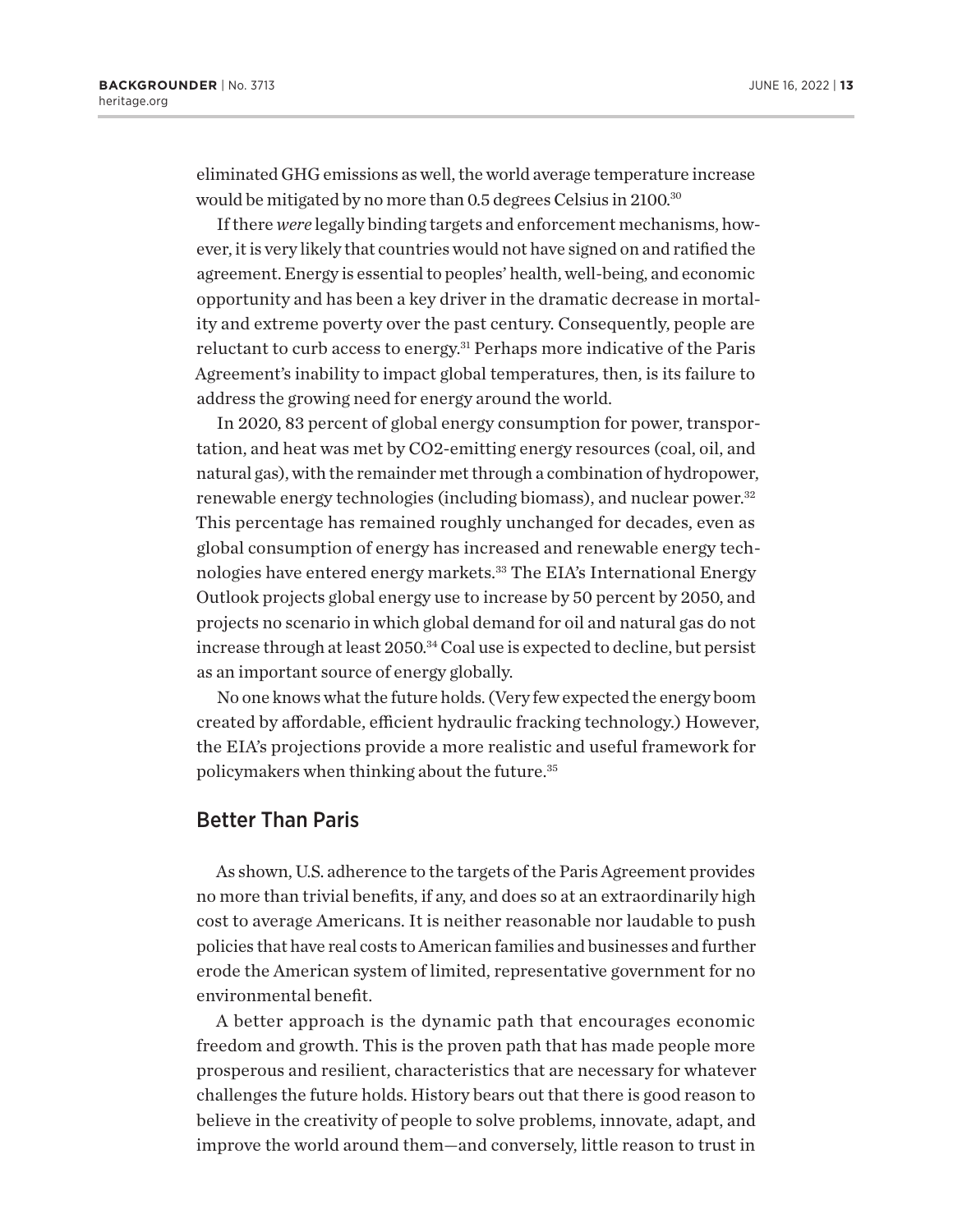<span id="page-13-0"></span>the ability of the federal government, much less the combined signatories of the Paris Agreement, to manage an entire overhaul of the energy sector and economy with it. Data from the *Index of Economic Freedom* over decades clearly show that economic freedom goes hand in hand with economic growth, which is essential to environmental stewardship[.36](#page-19-0)

Contrary to the assertions of ideologically driven activists, economic freedom has provided real environmental benefits, such as more food from less land, reduced emissions of all sorts, and increasingly efficient technologies. In the past century, extreme poverty—the normal condition for most people and for most of human history—plummeted 80 percent, thanks to economic growth and access to energy.[37](#page-19-0) Global crop yields of grains increased over 200 percent.[38](#page-20-0) Deaths from climate-related disasters decreased 96 percent[.39](#page-20-0) As a percentage of global GDP, damages from natural disasters have declined since 1990[.40](#page-20-0) Air pollution in the U.S. (not to be confused with GHG emissions) has declined 73 percent since 1980.<sup>41</sup> Even assuming the worst to come of global warming, the IPCC estimates that per capita GDP will be \$69,000 higher if the world follows a fossil-fuel-development path rather than a "sustainable-development" path even after subtracting damages from global warming[.42](#page-20-0) In other words, "net-zero" policies are far more damaging than global warming itself.

The choice between a healthy environment and economic growth is a false one. Instead of an agenda that will decrease Americans' access to energy and cost trillions, President Biden and Congress should pursue a policy agenda that advances economic freedom and rejects symbolic but ineffective climate policies and reduces barriers to innovation and economic opportunity. An environmentally resilient future is one in which Americans are not crushed under the burden of federal debt and regulation, energy is affordable and abundant, and innovators have freedom from cronyism to develop their ideas and export those to the world.

Kevin D. Dayaratna, PhD, is Chief Statistician, Data Scientist, and Senior Research Fellow in the Center for Data Analysis at The Heritage Foundation. Katie Tubb is Research Fellow for Energy and the Environment in the Center for Energy, Climate, and Environment at The Heritage Foundation. David Kreutzer is Senior Economist at the Institute for Energy Research.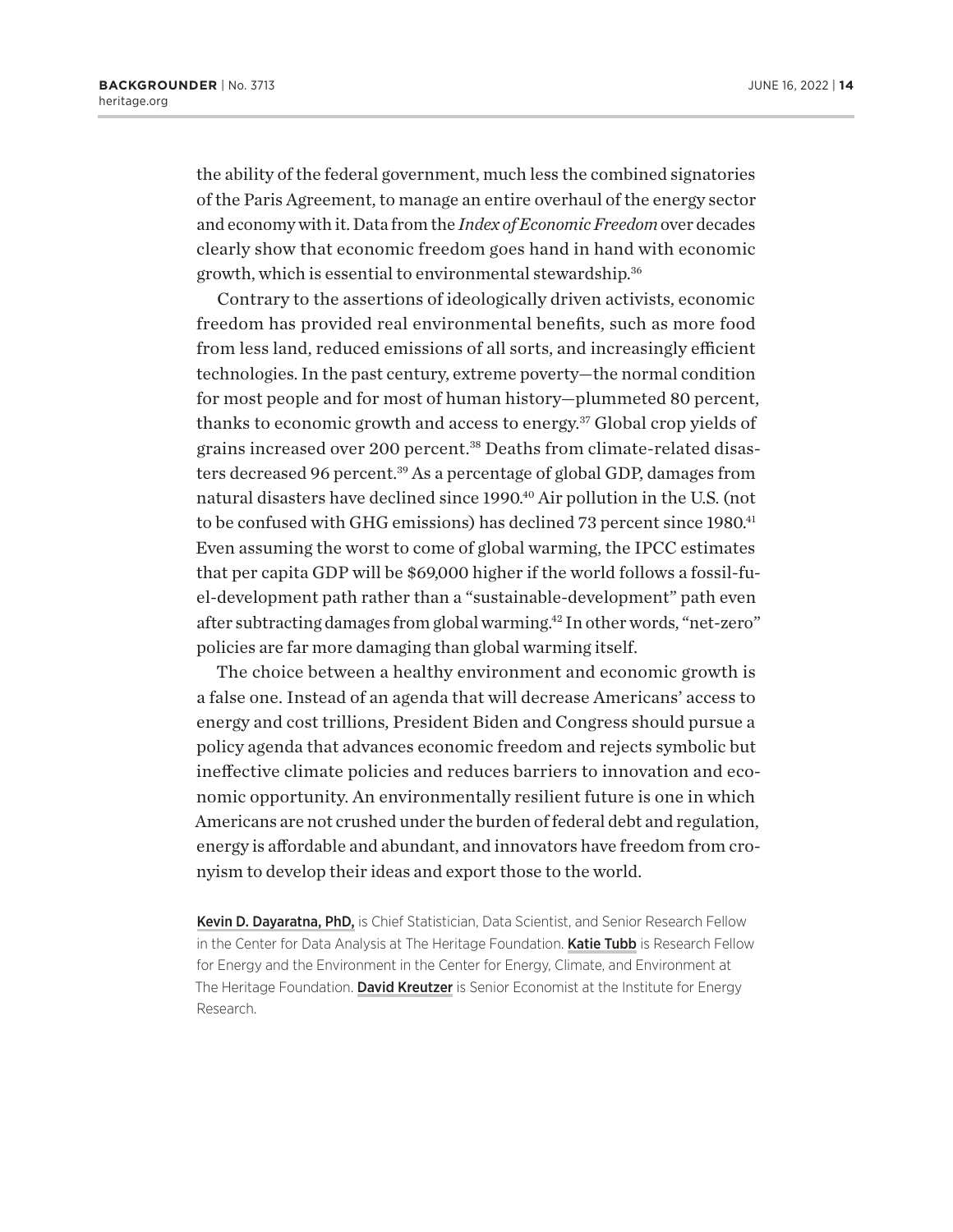# <span id="page-14-0"></span>Appendix: Methodology

#### The Heritage Energy Model

The analysis in this *Backgrounder* uses the Heritage Energy Model (HEM), a clone of the National Energy Model System 2021 Full Release (NEMS)[.43](#page-20-0) NEMS is used by the Energy Information Administration (EIA) in the Department of Energy as well as various nongovernmental organizations for a variety of purposes, including forecasting the effects of energy policy changes on a plethora of leading economic indicators.

The methodologies, assumptions, conclusions, and opinions in this *Backgrounder* are entirely the work of statisticians and economists in the Center for Data Analysis (CDA) at The Heritage Foundation and have not been endorsed by, and do not necessarily reflect the views of, the developers of NEMS.

HEM is based on well-established economic theory as well as historical data and contains a variety of modules that interact with each other for long-term forecasting. In particular, HEM focuses on the interactions among

- 1. The supply, conversion, and demand of energy in its various forms;
- 2. American energy and the overall American economy;
- 3. The American energy market and the world petroleum market; and
- 4. Current production and consumption decisions as well as expectations about the future.<sup>44</sup>

These modules are the:

- Macroeconomic Activity Module,<sup>45</sup>
- Transportation Demand Module,
- Residential Demand Module,
- Industrial Demand Module,
- Commercial Demand Module,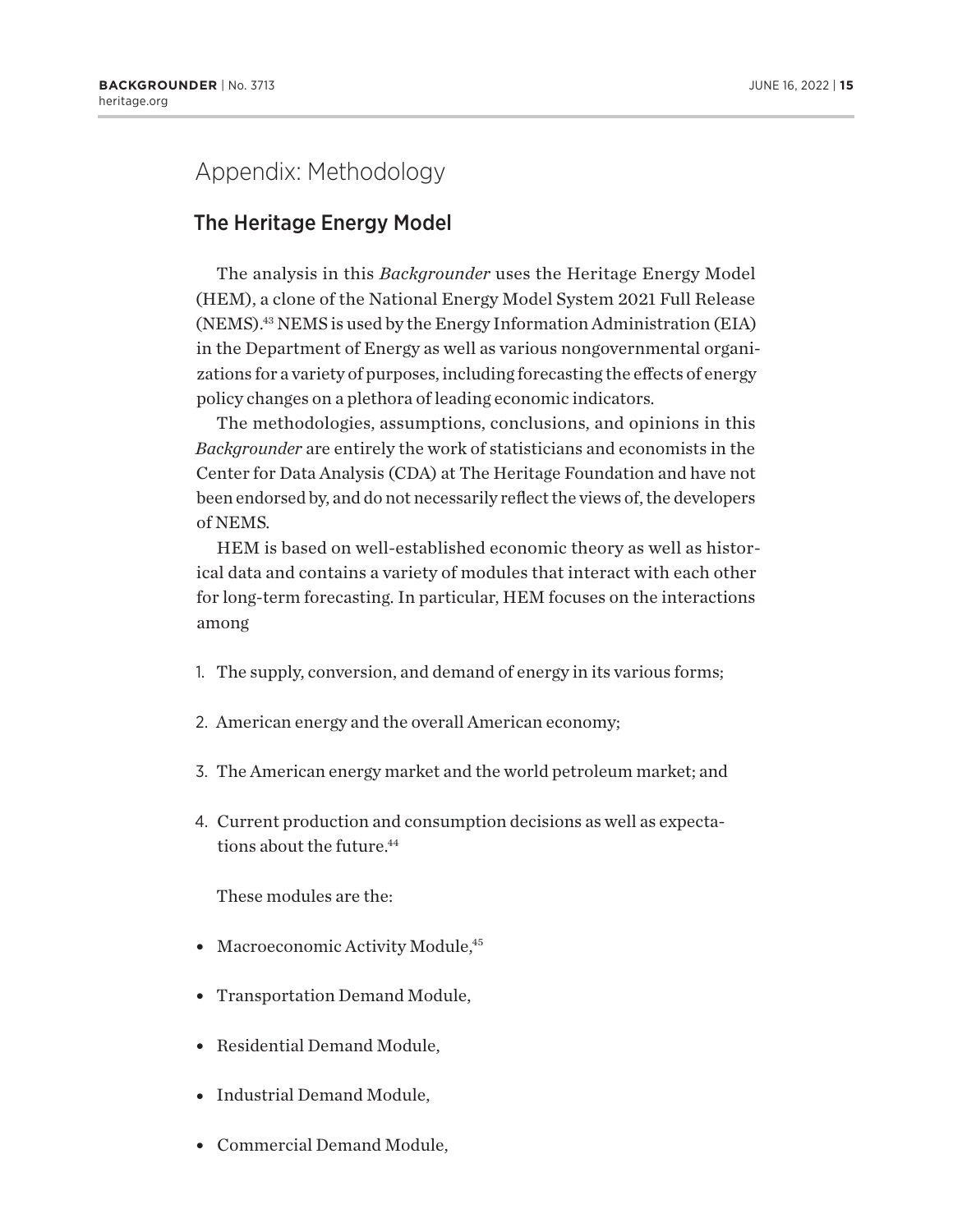- <span id="page-15-0"></span>• Coal Market Module,
- Electricity Market Module,
- Liquid Fuels Market Module,
- Oil and Gas Supply Module,
- Renewable Fuels Module,
- Natural Gas Market Module, and
- International Energy Activity Module.

HEM is identical to the EIA's NEMS with the exception of the Commercial Demand Module. The Commercial Demand Module makes projections pertaining to commercial floor-space data of pertinent commercial buildings. Other than HEM not having this module, it is identical to NEMS.

Overarching these modules is an Integrating Module, which consistently cycles, iteratively executing and allowing these various modules to interact with each other. Unknown variables that are related, such as a component of a particular module, are grouped together, and a pertinent subsystem of equations and inequalities corresponding to each group is solved via a variety of commonly used numerical analytic techniques, using approximate values for the other unknowns. Once a group's values are computed, the next group is solved similarly, and the process iterates. After all group values for the current cycle are determined, the next cycle begins. At each particular cycle, a variety of pertinent statistics is obtained.<sup>46</sup> HEM provides a number of diagnostic measures, based on differences between cycles, to indicate whether a stable solution has been achieved.

This report uses HEM to analyze the impact of a carbon tax as well as carbon-related regulations on the economy. As illustrated in Chart 1 of this *Backgrounder*, we modeled \$35, \$54, \$75, \$100, \$150, and \$300 carbon taxes (per ton of carbon). The carbon tax begins in 2023 with half of the specified value per ton of CO2, doubles to its full value the following year, and increases annually by 2.5 percent each year thereafter. In our simulations, we rebated the revenue collected from the tax back to consumers in a deficit-neutral manner.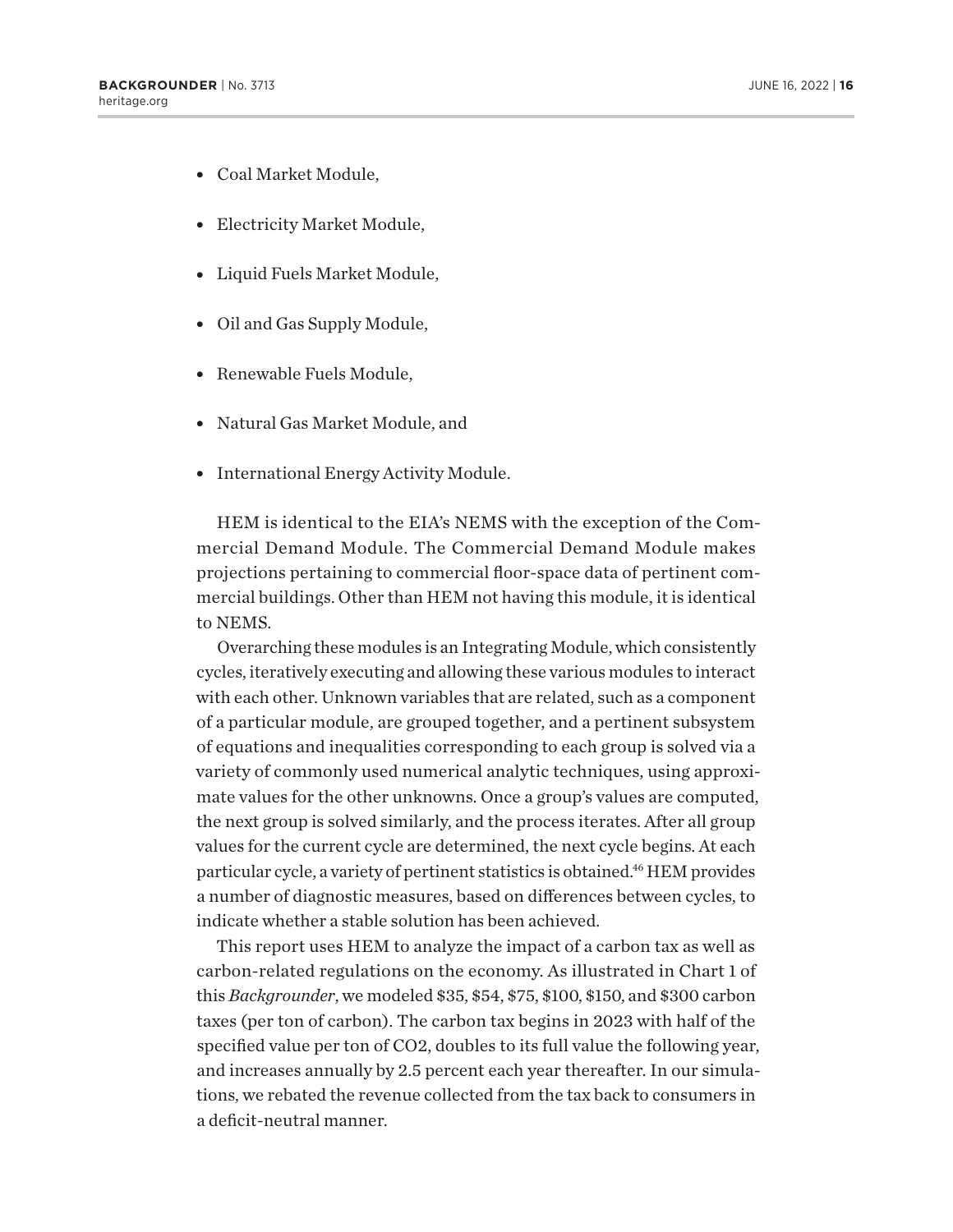#### <span id="page-16-0"></span>The Model for the Assessment of Greenhouse Gas Induced Climate Change

The analysis in this *Backgrounder* also uses the Model for the Assessment of Greenhouse Gas Induced Climate Change (MAGICC) version 6[.47](#page-20-0) The MAGICC model quantifies the relationship between atmospheric radiative forcing, oceanic heat content, and surface temperature perturbation via the following relationship:

$$
\Delta Q_G = \lambda_G \Box \Delta T_G + \frac{dH}{dt},
$$

where  $\Delta Q_G$  is the global-mean radiative forcing at the top of the troposphere. This extra energy influx is decomposed into increased outgoing energy flux and heat content changes in the ocean via the derivative  $\frac{dH}{dt}$ . The outgoing energy flux is related to the global-mean feedback factor  $\lambda_G$  as well as surface temperature perturbation  $\Delta T_G$ .

Climate sensitivity, denoted in the MAGICC model as  $\Delta T_{2x}$ , is defined as the equilibrium global-mean warming after a doubling of carbon-dioxide concentrations and specified via a reciprocal relationship to a feedback factor  $\lambda$ :

$$
\Delta T_{2x}=\frac{\Delta Q_{2x}}{\lambda}
$$

In the above equation,  $\Delta T_{2x}$  represents the climate sensitivity and  $\Delta Q_{2x}$ represents the radiative forcing following a doubling of carbon-dioxide concentrations. The time or state-dependent effective climate sensitivity  $S<sup>t</sup>$  is defined by combining the above two equations as follows:

$$
S^t = \frac{\Delta Q_{2x}}{\lambda^t} = \Delta Q_{2x} \frac{\Delta T^t_G}{\Delta Q^t - \frac{dH}{dt} |^t},
$$

where  $\Delta Q_{2x}$  represents the model-specific forcing for doubled carbon-dioxide concentration,  $\lambda^t$  represents the time-specific feedback factor,  $\Delta Q^t$  represents the radiative forcing,  $\Delta T_G^t$  represents the global-mean temperature perturbation, and  $\frac{dH}{dt}$  <sup>t</sup> represents the climate system's heat uptake at time *t*.

MAGICC also contains a carbon-cycle model that incorporates temperature feedback effects. One of the a priori specifications pertaining to this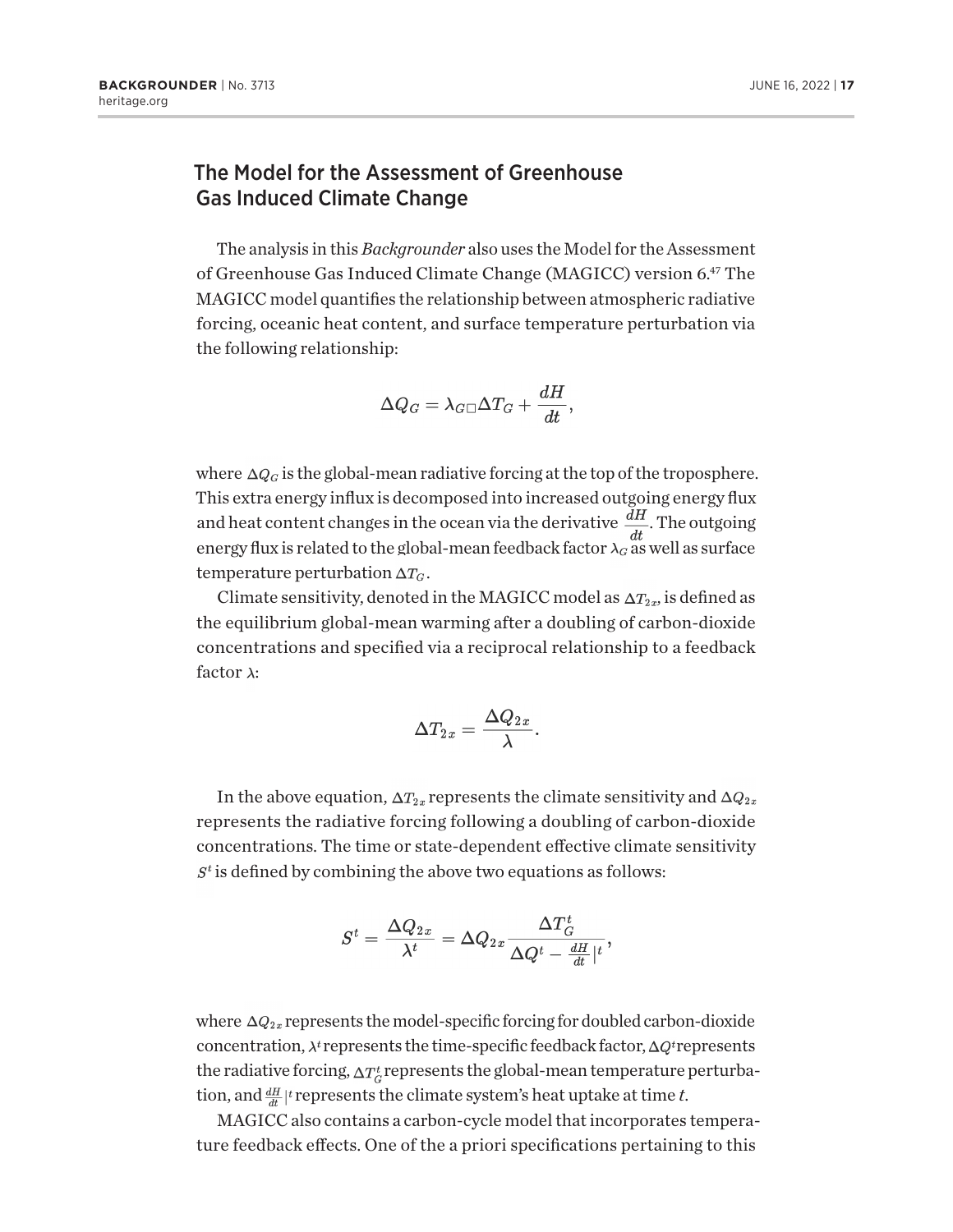<span id="page-17-0"></span>model is a greenhouse gas emissions trajectory. We assumed trajectories specified in the model based on the most recent Intergovernmental Panel on Climate Change Assessment Reports (IPCC). In our simulations, we used and modified Representative Concentration Pathway 6.0 (RCP6), provided as a potential baseline scenario with the model and specified in the IPCC's Fifth Assessment Report.<sup>48</sup>

Using data from the Environmental Protection Agency, we found that the United States emitted approximately 43 percent of carbon-dioxide emissions with respect to all Organization for Economic Co-operation and Development (OECD) member nations[.49](#page-20-0) In our simulations, we altered OECD projections accordingly assuming this fraction to be constant over time. Subsequently, we modified RCP6 by completely eliminating carbon-dioxide emissions from fossil fuels in the United States, and separately, all OECD countries, beginning in 2020. Our results thus *overstate* the estimated temperature impact of the suggested GHG reduction policy[.50](#page-20-0) In the simulations presented in Chart 5, we assumed climate sensitivities between 1.5 and 4.5 degrees Celsius, the stated acceptable range of the IPCC's Fifth Assessment Report and encompassing the "high confidence range" in the IPCC's Sixth Assessment Report[.51](#page-20-0)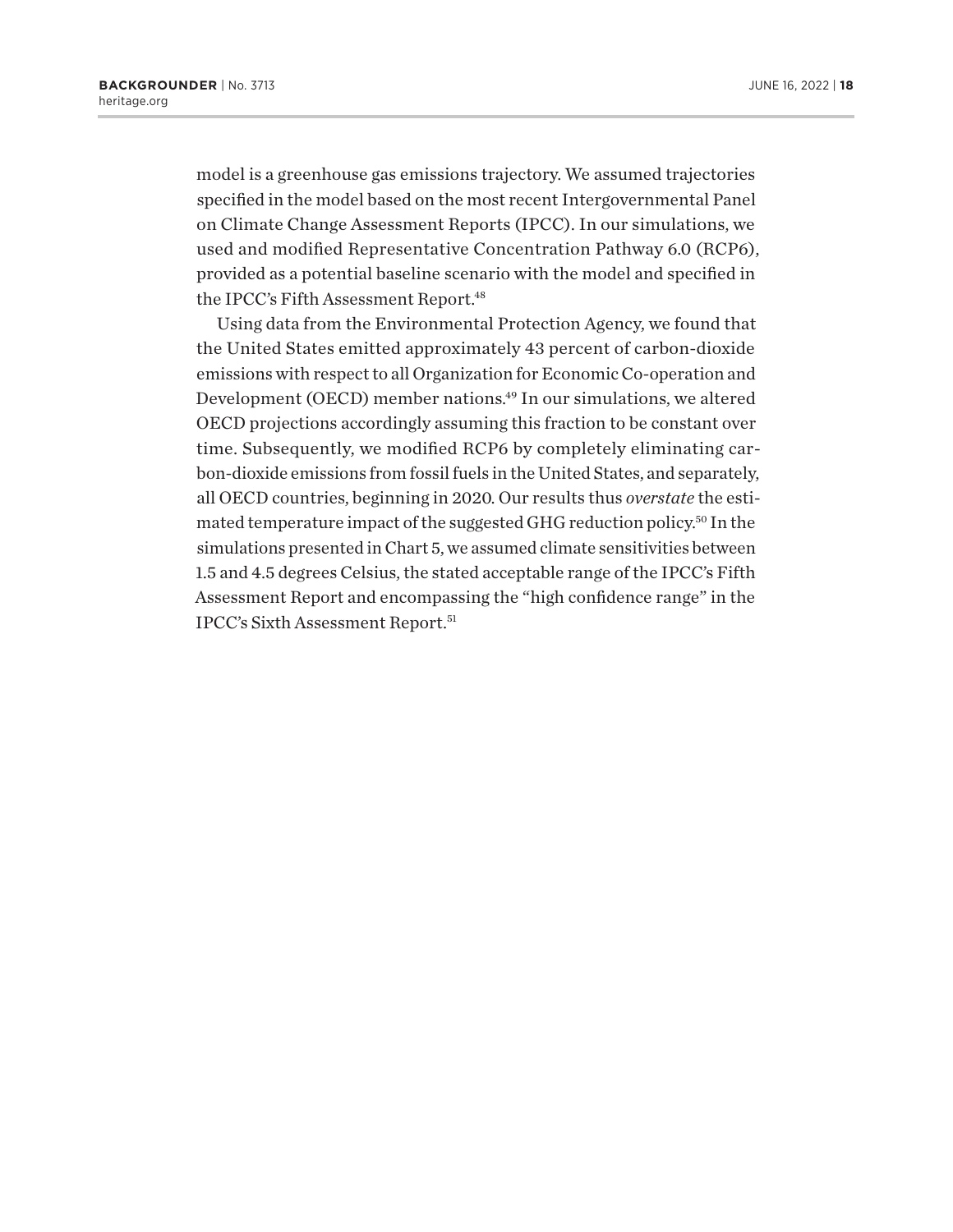## <span id="page-18-0"></span>**Endnotes**

- [1.](#page-0-0) Presidential Documents, Executive Order 14008 of January 27, 2021, "Tackling the Climate Crisis at Home and Abroad," *Federal Register*, Vol. 86, No. 19 (February 1, 2021), pp. 7619–7633, [https://www.federalregister.gov/documents/2021/02/01/2021-02177/tackling-the-climate-crisi](https://www.federalregister.gov/documents/2021/02/01/2021-02177/tackling-the-climate-crisis-at-home-and-abroad)s-at-home-and [-abroad](https://www.federalregister.gov/documents/2021/02/01/2021-02177/tackling-the-climate-crisis-at-home-and-abroad) (accessed April 28, 2022), and United Nations Framework Convention on Climate Change, "Paris Agreement," November 4, 2016, [https://](https://unfccc.int/files/meetings/paris_nov_2015/application/pdf/paris_agreement_english_.pdf) [unfccc.int/files/meetings/paris\\_nov\\_2015/application/pdf/paris\\_agreement\\_english\\_.pdf](https://unfccc.int/files/meetings/paris_nov_2015/application/pdf/paris_agreement_english_.pdf) (accessed April 27, 2022).
- [2](#page-1-0). United Nations Framework Convention on Climate Change, "Nationally Determined Contributions (NDCs)," [https://unfccc.int/process-and-mee](https://unfccc.int/process-and-meetings/the-paris-agreement/nationally-determined-contributions-ndcs/nationally-determined-contributions-ndcs)tings [/the-paris-agreement/nationally-determined-contributions-ndcs/nationally-determined-contributions-ndcs](https://unfccc.int/process-and-meetings/the-paris-agreement/nationally-determined-contributions-ndcs/nationally-determined-contributions-ndcs) (accessed April 27, 2022).
- [3.](#page-1-0) The White House, "Fact Sheet: President Biden Sets 2030 Greenhouse Gas Pollution Reduction Target Aimed at Creating Good-Paying Union Jobs and Securing U.S. Leadership on Clean Energy Technologies," April 22, 2021, [https://www.whitehouse.gov/briefing-room/statements-releases](https://www.whitehouse.gov/briefing-room/statements-releases/2021/04/22/fact-sheet-president-biden-sets-2030-greenhouse-gas-pollution-reduction-target-aimed-at-creating-good-paying-union-jobs-and-securing-u-s-leadership-on-clean-energy-technologies/)/2021/04 [/22/fact-sheet-president-biden-sets-2030-greenhouse-gas-pollution-reduction-target-aimed-at-creating-good-paying-u](https://www.whitehouse.gov/briefing-room/statements-releases/2021/04/22/fact-sheet-president-biden-sets-2030-greenhouse-gas-pollution-reduction-target-aimed-at-creating-good-paying-union-jobs-and-securing-u-s-leadership-on-clean-energy-technologies/)nion-jobs-and-securing-u-s [-leadership-on-clean-energy-technologies/](https://www.whitehouse.gov/briefing-room/statements-releases/2021/04/22/fact-sheet-president-biden-sets-2030-greenhouse-gas-pollution-reduction-target-aimed-at-creating-good-paying-union-jobs-and-securing-u-s-leadership-on-clean-energy-technologies/) (accessed April 27, 2022).
- [4.](#page-2-0) See, for example, Ben Lefebvre, "Court Invalidates Gulf of Mexico Oil Lease Sale, Citing Faulty Environmental Analysis," *Politico*, January 27, 2022, [https://subscriber.politicopro.com/article/2022/01/court-invalidates-gulf-of-mexico-oil-lease-sale-citing-faulty-environme](https://subscriber.politicopro.com/article/2022/01/court-invalidates-gulf-of-mexico-oil-lease-sale-citing-faulty-environmental-analysis-pro-00003090)ntal-analysis-pro [-00003090](https://subscriber.politicopro.com/article/2022/01/court-invalidates-gulf-of-mexico-oil-lease-sale-citing-faulty-environmental-analysis-pro-00003090) (accessed April 27, 2022).
- [5](#page-2-0). Presidential Documents, Executive Order 14008, "President Biden Sets 2030 Greenhouse Gas Pollution Reduction Target," and Presidential Documents, Executive Order 13990 of January 20, 2021, "Protecting Public Health and the Environment and Restoring Science to Tackle the Climate Crisis," *Federal Register*, Vol. 86, No. 14 (January 25, 2021), pp. 7037–7043, [https://www.federalregister.gov/documents/2021/01/25/2021-01765/protect](https://www.federalregister.gov/documents/2021/01/25/2021-01765/protecting-public-health-and-the-environment-and-restoring-science-to-tackle-the-climate-crisis)ing-public [-health-and-the-environment-and-restoring-science-to-tackle-the-climate-crisis](https://www.federalregister.gov/documents/2021/01/25/2021-01765/protecting-public-health-and-the-environment-and-restoring-science-to-tackle-the-climate-crisis) (accessed April 28, 2022).
- [6](#page-2-0). Council on Environmental Quality, "Federal Climate Adaptation Plans,"<https://www.sustainability.gov/adaptation/>(accessed April 28, 2022).
- [7.](#page-2-0) "Keystone Pipeline Officially Canceled After Biden Revokes Key Permit," CNBC, June 9, 2021, [https://www.cnbc.com/2021/06/09/tc-energy](https://www.cnbc.com/2021/06/09/tc-energy-terminates-keystone-xl-pipeline-project.html) [-terminates-keystone-xl-pipeline-project.html](https://www.cnbc.com/2021/06/09/tc-energy-terminates-keystone-xl-pipeline-project.html) (accessed April 28, 2022).
- [8](#page-2-0). Though the U.S. District Court for the Western District of Louisiana issued an injunction in June 2021 requiring the Department of the Interior to hold lease sales, the department is severely restricting access to federal lands and has yet to hold a lease sale. Daren Bakst, ed., "37 Biden Administration Regulations in the Pipeline that Americans Should Know About," Heritage Foundation *Special Report* No. 250, December 8, 2021, [https://ww](https://www.heritage.org/sites/default/files/2021-12/SR250.pdf)w [.heritage.org/sites/default/files/2021-12/SR250.pdf](https://www.heritage.org/sites/default/files/2021-12/SR250.pdf).
- [9](#page-2-0). U.S. Environmental Protection Agency, "EPA Proposes New Source Performance Standards Updates, Emissions Guidelines to Reduce Methane and Other Harmful Pollution from the Oil and Natural Gas Industry," November 2, 2021, [https://www.epa.gov/controlling-air-pollution-oil-and-na](https://www.epa.gov/controlling-air-pollution-oil-and-natural-gas-industry/epa-proposes-new-source-performance)tural-gas [-industry/epa-proposes-new-source-performance](https://www.epa.gov/controlling-air-pollution-oil-and-natural-gas-industry/epa-proposes-new-source-performance) (accessed April 28, 2022).
- [10.](#page-2-0) The White House, "A Return to Science: Evidence-Based Estimates of the Benefits of Reducing Climate Pollution," February 26, 2021, [https://ww](https://www.whitehouse.gov/cea/written-materials/2021/02/26/a-return-to-science-evidence-based-estimates-of-the-benefits-of-reducing-climate-pollution/)w [.whitehouse.gov/cea/written-materials/2021/02/26/a-return-to-science-evidence-based-estimates-of-the-benefits-of-reducing-climate-pollution/](https://www.whitehouse.gov/cea/written-materials/2021/02/26/a-return-to-science-evidence-based-estimates-of-the-benefits-of-reducing-climate-pollution/) (accessed April 27, 2022).
- [11.](#page-2-0) U.S. Environmental Protection Agency, "Final Rule to Revise Existing National GHG Emissions Standards for Passenger Cars and Light Trucks Through Model Year 2026," <https://www.epa.gov/regulations-emissions-vehicles-and-engines/proposed-rule-revise-existing-national-ghg-emissions> (accessed April 27, 2022), and U.S. Environmental Protection Agency, "Proposed Rule and Related Materials for Control of Air Pollution from New Motor Vehicles: Heavy-Duty Engine and Vehicle Standards," [https://www.epa.gov/regulations-emissions-vehicles-and-engines/proposed-rule-and](https://www.epa.gov/regulations-emissions-vehicles-and-engines/proposed-rule-and-related-materials-control-air-1) [-related-materials-control-air-1](https://www.epa.gov/regulations-emissions-vehicles-and-engines/proposed-rule-and-related-materials-control-air-1) (accessed April 28, 2022).
- [12.](#page-3-0) Presidential Documents, Executive Order 14037 of August 5, 2021, "Strengthening American Leadership in Clean Cars and Trucks," *Federal Register*, Vol. 86, No. 151 (August 10, 2021), pp. 43583–43585, [https://www.federalregister.gov/documents/2021/08/10/2021-17121/strengthenin](https://www.federalregister.gov/documents/2021/08/10/2021-17121/strengthening-american-leadership-in-clean-cars-and-trucks)g-american [-leadership-in-clean-cars-and-trucks](https://www.federalregister.gov/documents/2021/08/10/2021-17121/strengthening-american-leadership-in-clean-cars-and-trucks) (accessed May 16, 2022).
- [13.](#page-3-0) U.S. Department of Labor, "Prudence and Loyalty in Selecting Plan Investments and Exercising Shareholder Rights–Proposed Rule," [https://www.d](https://www.dol.gov/agencies/ebsa/laws-and-regulations/rules-and-regulations/public-comments/1210-AC03)ol [.gov/agencies/ebsa/laws-and-regulations/rules-and-regulations/public-comments/1210-AC03](https://www.dol.gov/agencies/ebsa/laws-and-regulations/rules-and-regulations/public-comments/1210-AC03) (accessed April 28, 2022).
- [14.](#page-3-0) Securities and Exchange Commission, "The Enhancement and Standardization of Climate-Related Disclosures for Investors," Proposed Rule, *Federal Register*, Vol. 87, No. 69 (April 11, 2022), pp. 21334–21437, <https://www.govinfo.gov/content/pkg/FR-2022-04-11/pdf/2022-06342.pdf> (accessed April 28, 2022).
- [15.](#page-3-0) Bakst, "37 Biden Administration Regulations."
- [16.](#page-3-0) Sara Schonhardt, "Biden to End Fossil Fuel Financing Abroad," E & E News, December 10, 2021, [https://www.eenews.net/articles/biden-to-end-fossil](https://www.eenews.net/articles/biden-to-end-fossil-fuel-financing-abroad/) [-fuel-financing-abroad/](https://www.eenews.net/articles/biden-to-end-fossil-fuel-financing-abroad/) (accessed April 28, 2022).
- [17.](#page-3-0) Presidential Documents, Executive Order 14057 of December 8, 2021, "Catalyzing Clean Energy Industries and Jobs Through Federal Sustainability," *Federal Register*, Vol. 86, No. 236 (December 13, 2021), pp. 70935–70943, [https://www.federalregister.gov/documents/2021/12/13/20](https://www.federalregister.gov/documents/2021/12/13/2021-27114/catalyzing-clean-energy-industries-and-jobs-through-federal-sustainability)21-27114 [/catalyzing-clean-energy-industries-and-jobs-through-federal-sustainability](https://www.federalregister.gov/documents/2021/12/13/2021-27114/catalyzing-clean-energy-industries-and-jobs-through-federal-sustainability) (accessed May 16, 2022).
- [18.](#page-3-0) Robinson Meyer, "The Weekly Planet: Biden's Stimulus Is a Big Deal for Public Transit," *The Atlantic*, March 10, 2021, [https://www.theatlantic.](https://www.theatlantic.com/science/archive/2021/03/bidens-stimulus-is-also-sort-of-a-climate-bill/618247/)com [/science/archive/2021/03/bidens-stimulus-is-also-sort-of-a-climate-bill/618247/](https://www.theatlantic.com/science/archive/2021/03/bidens-stimulus-is-also-sort-of-a-climate-bill/618247/) (accessed April 28, 2022).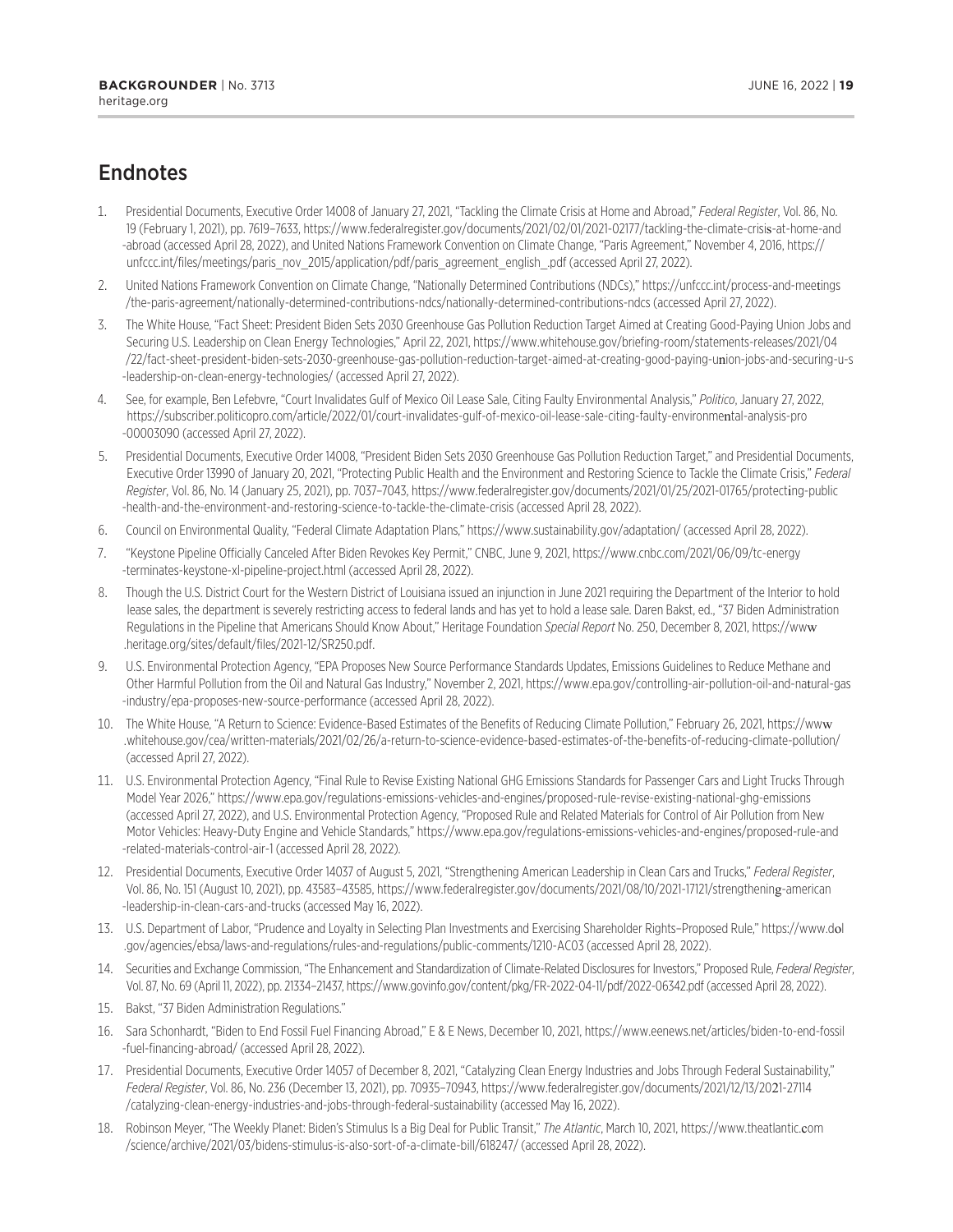- <span id="page-19-0"></span>[19.](#page-3-0) U.S. Environmental Protection Agency, "Protecting Our Climate by Reducing Use of HFCs," <https://www.epa.gov/climate-hfcs-reduction>(accessed April 28, 2022), and Katie Tubb, "Energy and Climate Policies, Cronyism Don't Belong in Bloated Senate Infrastructure Bill," The Daily Signal, August 3, 2021, [https://www.dailysignal.com/2021/08/03/energy-and-climate-policies-cronyism-dont-belong-in-bloated-senate-infrastructure-bill.](https://www.dailysignal.com/2021/08/03/energy-and-climate-policies-cronyism-dont-belong-in-bloated-senate-infrastructure-bill)
- [20](#page-3-0). Katie Tubb, GianCarlo Canaparo, and Stephanie Luiz, "Supreme Court Takes Up Challenges to Near Limitless Power of EPA," The Daily Signal, November 18, 2021, [https://www.dailysignal.com/2021/11/18/supreme-court-takes-up-challenges-to-near-limitless-power-of-epa/.](https://www.dailysignal.com/2021/11/18/supreme-court-takes-up-challenges-to-near-limitless-power-of-epa/)
- [21](#page-4-0). Kevin D. Dayaratna and Nicolas D. Loris, "Assessing the Costs and Benefits of the Green New Deal's Energy Policies," Heritage Foundation *Backgrounder* No. 3427, July 24, 2019, [https://www.heritage.org/energy-economics/report/assessing-the-costs-and-benefits-the-gr](https://www.heritage.org/energy-economics/report/assessing-the-costs-and-benefits-the-green-new-deals-energy-policies)een-new-deals [-energy-policies](https://www.heritage.org/energy-economics/report/assessing-the-costs-and-benefits-the-green-new-deals-energy-policies).
- [22](#page-4-0). This carbon tax, and all carbon taxes above \$35, were phased in over two years, and subsequently increased at a rate of 2.4 percent per year.
- [23](#page-7-0). U.S. Energy Information Administration, "U.S. Energy Facts Explained—Consumption & Production," last updated May 14, 2021, [https://www.eia.](https://www.eia.gov/energyexplained/us-energy-facts/)gov [/energyexplained/us-energy-facts/](https://www.eia.gov/energyexplained/us-energy-facts/) (accessed May 16, 2022), and U.S. Energy Information Administration, *Monthly Energy Review*, January 2022, Table 1.3, [https://www.eia.gov/totalenergy/data/monthly/pdf/sec1\\_7.pdf](https://www.eia.gov/totalenergy/data/monthly/pdf/sec1_7.pdf) (accessed April 27, 2022). The remaining energy came from nuclear power (8 percent) and renewables, including biomass, wind power, hydropower, and solar power (12 percent).
- [24](#page-7-0). U.S. Energy Information Administration, "U.S. Energy Consumption by Source and Sector, 2020," [https://www.eia.gov/totalenergy/data/month](https://www.eia.gov/totalenergy/data/monthly/pdf/flow/total_energy_2020.pdf)ly/pdf [/flow/total\\_energy\\_2020.pdf](https://www.eia.gov/totalenergy/data/monthly/pdf/flow/total_energy_2020.pdf) (accessed April 27, 2022).
- [25](#page-7-0). Richard S. J. Tol, "The Structure of the Climate Debate," *Energy Policy*, Vol. 104 (May 2017), pp. 431–438, [https://www.sciencedirect.com/sci](https://www.sciencedirect.com/science/article/pii/S0301421517300058)ence [/article/pii/S0301421517300058](https://www.sciencedirect.com/science/article/pii/S0301421517300058) (accessed April 28, 2022), and William D. Nordhaus, "To Tax or Not to Tax: Alternative Approaches to Slowing Global Warming," *Review of Environmental Economics and Policy*, Vol. 1, No. 1 (Winter 2007), pp. 26–44, [https://www.journals.uchicago.edu/doi/1](https://www.journals.uchicago.edu/doi/10.1093/reep/rem008)0.1093 [/reep/rem008](https://www.journals.uchicago.edu/doi/10.1093/reep/rem008) (accessed April 28, 2022).
- [26](#page-8-0). Robert Watson et al., "The Truth Behind the Climate Pledges," Universal Ecological Fund, November 2019, [https://www.researchgate.net/publica](https://www.researchgate.net/publication/337033405_The_Truth_Behind_the_Climate_Pledges)tion [/337033405\\_The\\_Truth\\_Behind\\_the\\_Climate\\_Pledges](https://www.researchgate.net/publication/337033405_The_Truth_Behind_the_Climate_Pledges) (accessed April 28, 2022).
- [27](#page-9-0). Hannah Ritchie and Max Roser, "CO2 Emissions," Our World in Data, 2020, <https://ourworldindata.org/co2-emissions> (accessed April 28, 2022).
- [28](#page-9-0). Katie Tubb, "It's Time for Climate Realism When It Comes to China," The Daily Signal, May 27, 2021, [https://www.dailysignal.com/2021/05/27/i](https://www.dailysignal.com/2021/05/27/its-time-for-climate-realism-when-it-comes-to-china/)ts-time [-for-climate-realism-when-it-comes-to-china/.](https://www.dailysignal.com/2021/05/27/its-time-for-climate-realism-when-it-comes-to-china/)
- [29](#page-9-0). Ebony Bowden, "Kerry Admits Zero Emissions in US Wouldn't Make Difference in Climate Change," *New York Post*, January 27, 2021, [https://nypos](https://nypost.com/2021/01/27/kerry-zero-emissions-wont-make-difference-in-climate-change/)t [.com/2021/01/27/kerry-zero-emissions-wont-make-difference-in-climate-change/](https://nypost.com/2021/01/27/kerry-zero-emissions-wont-make-difference-in-climate-change/) (accessed April 28, 2022).
- [30.](#page-12-0) The IPCC's Fifth Assessment Report indicated a recommended range of climate sensitivity between 1.5 degrees and 4.5 degrees Celsius, corresponding with the assumptions made in the simulations presented in Chart 5, with no "best estimate" provided. In the more recent Sixth Assessment Report, the recommended range is 2 to 5 degrees Celsius with the authors stating "high confidence" in the lower bound, "medium confidence" in the upper bound, and "high confidence" in an upper bound of 4 degrees Celsius. Under separate simulations, we found that even under a 5 degrees Celsius climate sensitivity, if CO2 emissions from fossil fuels were to be eliminated completely, the impact would still be less than 0.24 degrees Celsius reduction in global temperatures by 2100 and less than 0.55 degrees Celsius if emissions were eliminated from all OECD countries. See *Climate Change 2014: Synthesis Report* (Geneva: Intergovernmental Panel on Climate Change, 2015), [https://www.ipcc.ch/site/assets/upload](https://www.ipcc.ch/site/assets/uploads/2018/02/SYR_AR5_FINAL_full.pdf)s/2018/02/SYR\_AR5\_FINAL\_full.pdf (accessed May 16, 2022), and Intergovernmental Panel on Climate Change, "IPCC Sixth Assessment Report: Working Group 1: The Physical Science Basis," Summary for Policymakers, [https://www.ipcc.ch/report/ar6/wg1/downloads/report/IPCC\\_AR6\\_WGI\\_SPM.pdf](https://www.ipcc.ch/report/ar6/wg1/downloads/report/IPCC_AR6_WGI_SPM.pdf) (accessed May 28, 2022).
- [31.](#page-12-0) See, for example, Nupur Anand and Sudarshan Varadhan, "'Bad Boys' Are Back: India Doubles Down on Coal as Heatwave Worsens Power Crisis," Reuters, May 6, 2022, [https://www.reuters.com/world/india/india-looking-boost-coal-output-by-up-100-mln-tonnes-reopen-](https://www.reuters.com/world/india/india-looking-boost-coal-output-by-up-100-mln-tonnes-reopen-closed-mines-2022-05-06/)closed-mines-2022 [-05-06/](https://www.reuters.com/world/india/india-looking-boost-coal-output-by-up-100-mln-tonnes-reopen-closed-mines-2022-05-06/) (accessed June 8, 2022), and Anmar Frangoul, "Volkswagen Is Prolonging Its Use of Coal Due to Russian Energy 'Threat,'" CNBC, May 4, 2022, <https://www.cnbc.com/2022/05/04/volkswagen-to-prolong-coal-fired-power-as-russia-concerns-continue.html> (accessed June 8, 2022).
- [32.](#page-12-0) BP, "Statistical Review of World Energy," 70th edition, July 2021, [https://www.bp.com/content/dam/bp/business-sites/en/global/cor](https://www.bp.com/content/dam/bp/business-sites/en/global/corporate/pdfs/energy-economics/statistical-review/bp-stats-review-2021-full-report.pdf)porate/pdfs [/energy-economics/statistical-review/bp-stats-review-2021-full-report.pdf](https://www.bp.com/content/dam/bp/business-sites/en/global/corporate/pdfs/energy-economics/statistical-review/bp-stats-review-2021-full-report.pdf) (accessed April 28, 2022).
- [33.](#page-12-0) Hannah Ritchie and Max Roser, "Energy Production and Consumption," Our World in Data, 2020, [https://ourworldindata.org/energy-produc](https://ourworldindata.org/energy-production-consumption)tion [-consumption](https://ourworldindata.org/energy-production-consumption) (accessed April 28, 2022).
- [34.](#page-12-0) U.S. Energy Information Administration, "International Energy Outlook 2021," October 2021, [https://www.eia.gov/outlooks/ieo/pdf/IEO2021\\_N](https://www.eia.gov/outlooks/ieo/pdf/IEO2021_Narrative.pdf)arrative [.pdf](https://www.eia.gov/outlooks/ieo/pdf/IEO2021_Narrative.pdf) (accessed April 28, 2022).
- [35.](#page-12-0) Katie Tubb, "Fueling the Climate Crisis: Examining Big Oil's Climate Pledges," testimony before the Committee on Oversight and Reform, U.S. House of Representatives, February 8, 2022, <https://oversight.house.gov/sites/democrats.oversight.house.gov/files/Tubb%20Testimony.pdf> (accessed April 28, 2022).
- [36.](#page-13-0) Terry Miller, Anthony B. Kim, and James M. Roberts, eds., *2022 Index of Economic Freedom* (Washington, DC: The Heritage Foundation, 2022), [https://](https://www.heritage.org/index/) [www.heritage.org/index/](https://www.heritage.org/index/).
- [37.](#page-13-0) Joe Hasell and Max Roser, "How Do We Know the History of Extreme Poverty?" Our World in Data, February 5, 2019, [https://ourworldindata.o](https://ourworldindata.org/extreme-history-methods)rg [/extreme-history-methods](https://ourworldindata.org/extreme-history-methods) (accessed April 28, 2022).